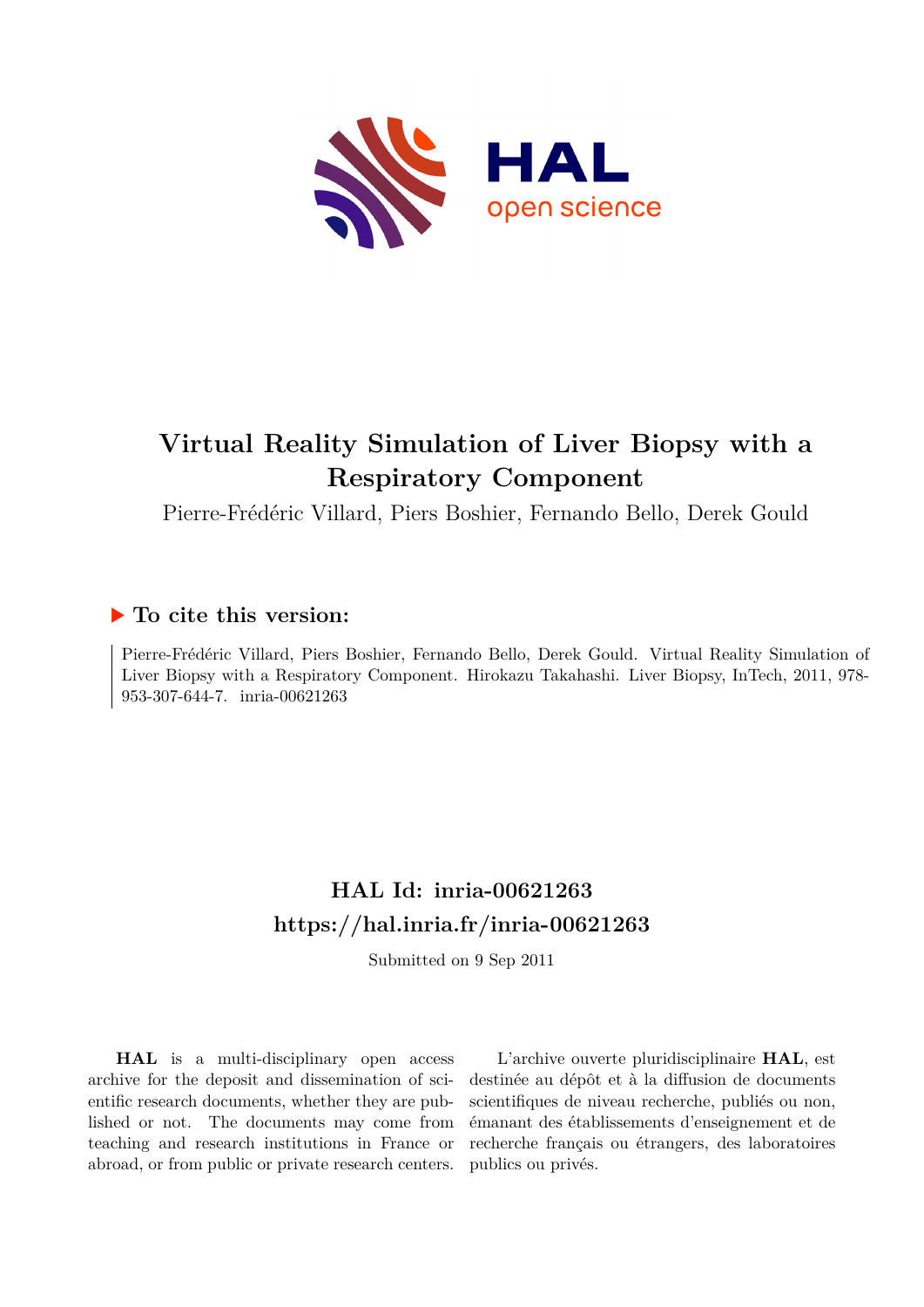# **Virtual Reality Simulation of Liver Biopsy with a Respiratory Component**

Pierre-Frédéric Villard<sup>1,2</sup>, Piers Boshier<sup>1</sup>, Fernando Bello<sup>1</sup> and Derek Gould<sup>3</sup> *1Imperial College, London, 2LORIA, Nancy University, 3Royal Liverpool Hospital, Liverpool, 1,3UK 2France* 

# **1. Introduction**

The use of simulation to train skills has grown exponentially in the last few decades, especially in medicine, where simulator models can provide a platform where trainees can practice procedures without risk or harm to patients. Potential advantages of computer based simulator models over other forms of medical simulators include: (i) anatomical fidelity; (ii) the ability to train in an environment wherein physiological behavior is observed, something that is not possible using in-vitro phantoms; (iii) variability of anatomy and pathology which is important to the acquisition of experience;  $(v)$  quantification of metrics relating to task performance that can be used to monitor trainee performance throughout the learning curve; and (vi) cost effectiveness.

The work described herein was conducted as part of the CRaIVE collaboration (Gould et al., 2004), the aim of which is to develop simulator models specific to interventional radiology (IR). Our use of the term 'interventional radiology' is intended to encompass all microsurgical, minimally invasive procedures that use percutaneous needle access for biopsy or for guidewire and catheter introduction and manipulation, and where medical imaging (i.e. ultrasound, fluoroscopy, computed tomography) is used for intra-procedural guidance. A frequently performed, IR technique is liver biopsy, where a needle is inserted into the liver to acquire a tissue sample for histological diagnosis of conditions such as cancer, inflammation, cirrhosis etc.

In this chapter we present a detailed description of a simulator framework for liver biopsy using patient-specific data. Key features of this simulator include the incorporation of modifiable respiratory movements and real-rime haptic interaction. We first present an overview of the current state of the art of medical simulators. Subsequent sections are intended to provide a complete description of parameters required to design a medical simulator for liver biopsy, detailing methods used to produce a computer-based model of both patient respiration and haptic interaction, as well as their integration into the final simulator.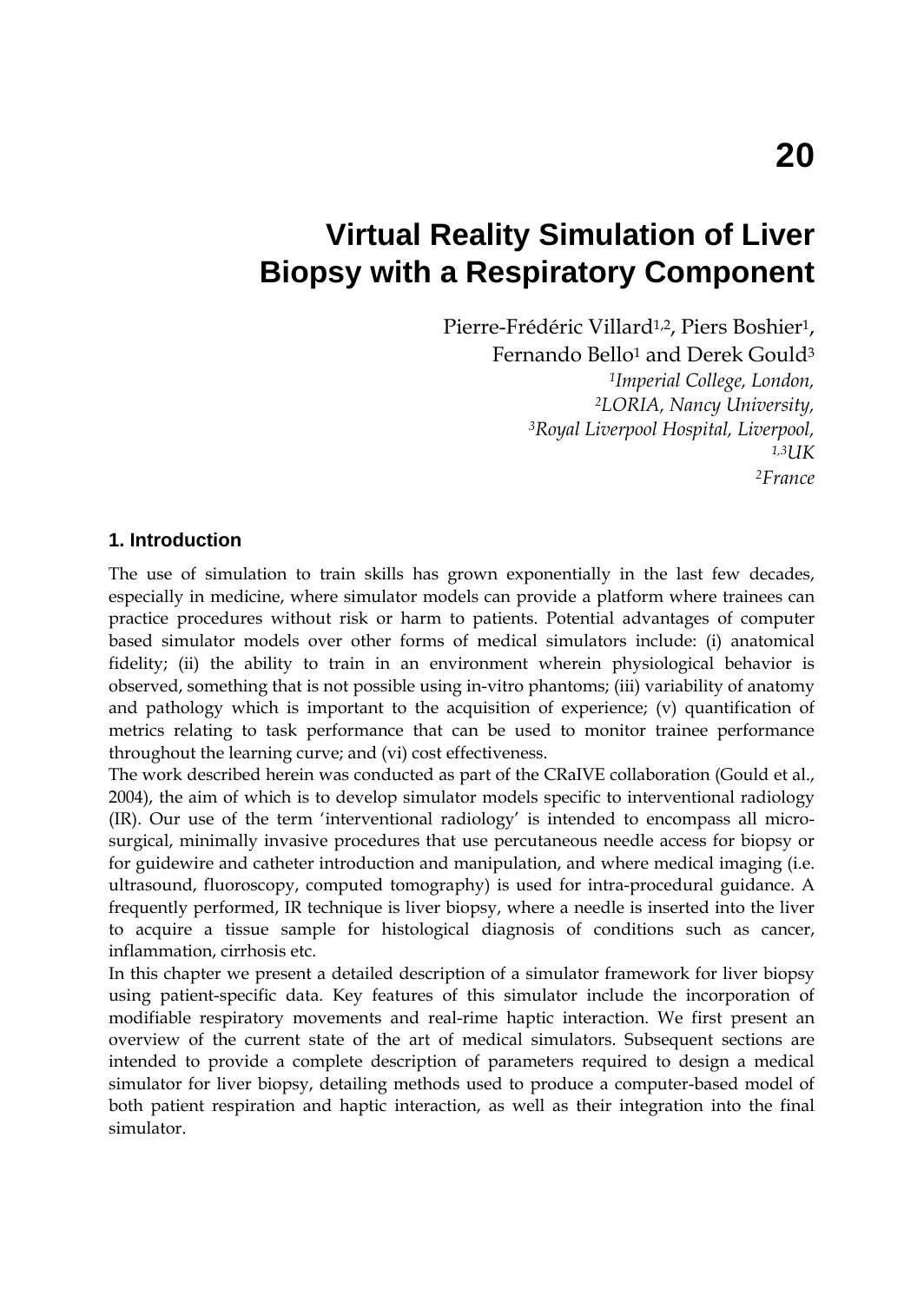# **2. State of the art**

Various simulators exist to train IR practitioners (interventional radiologists). In the case of liver biopsy, which has the added challenge of respiratory motion, only non computerbased simulators currently exist (Müller et al., 2007). As outlined in the introduction, there are, however particular benefits of using computer-based medical simulators. We focus below on different aspects in the literature that are considered to be integral to the accurate simulation of liver biopsy.

Although liver displacement due to respiratory motion has not been incorporated into existing liver biopsy simulators, previous authors have sought to model respiration for a range of applications, including animated entertainment (Zordan et al., 2004) and medical applications. These latter models described in the literature focus on medical augmented reality (Santhanam et al., 2007) and pre-procedural planning of radiological interventions (Didier et al., 2007; Hoestettler et al., 2008). For future simulators to find application within clinical practice, they must be able to offer a realistic real time depiction of anatomical structures and their dynamic interaction. Thus, our aim was a simulator that is fast enough to support real-time, or near real-time, computer graphics techniques and interaction, but realistic enough for the specific medical application.

To date, needle insertion simulators have been developed for a range of applications (Abolhassani et al., 2007). In one example, complex mechanical models are used to simulate needle insertion and soft-tissue behavior in the setting of pre-procedural training and planning (Chentanez et al., 2009). Experimental data has also been used by others to model the force evolution during needle manipulation (Maurin et al., 2004). The requirement for a liver biopsy simulator to incorporate respiratory motion does, however, limit us to a relatively simplistic needle model.

The incorporation of force feedback in simulators has been recently reviewed (Coles et al., 2010). Application of this technology is intended to enhance the user's immersion in a virtual reality environment. Commercial devices are already available for both basic laparoscopic tasks and interventional radiology procedures. Figure 1 illustrates two examples of these simulators: the LAP Mentor by Simbionix for laparoscopic procedures (www.simbionix.com) and the Mentice VIST for endovascular IR procedures (www.mentice.com). Increased access to commercial haptic devices has helped support the application of this technology in new simulators.



Fig. 1. Existing micro-surgical simulators: (a) LAP Mentor by Simbionix, (b) VIST by Mentice.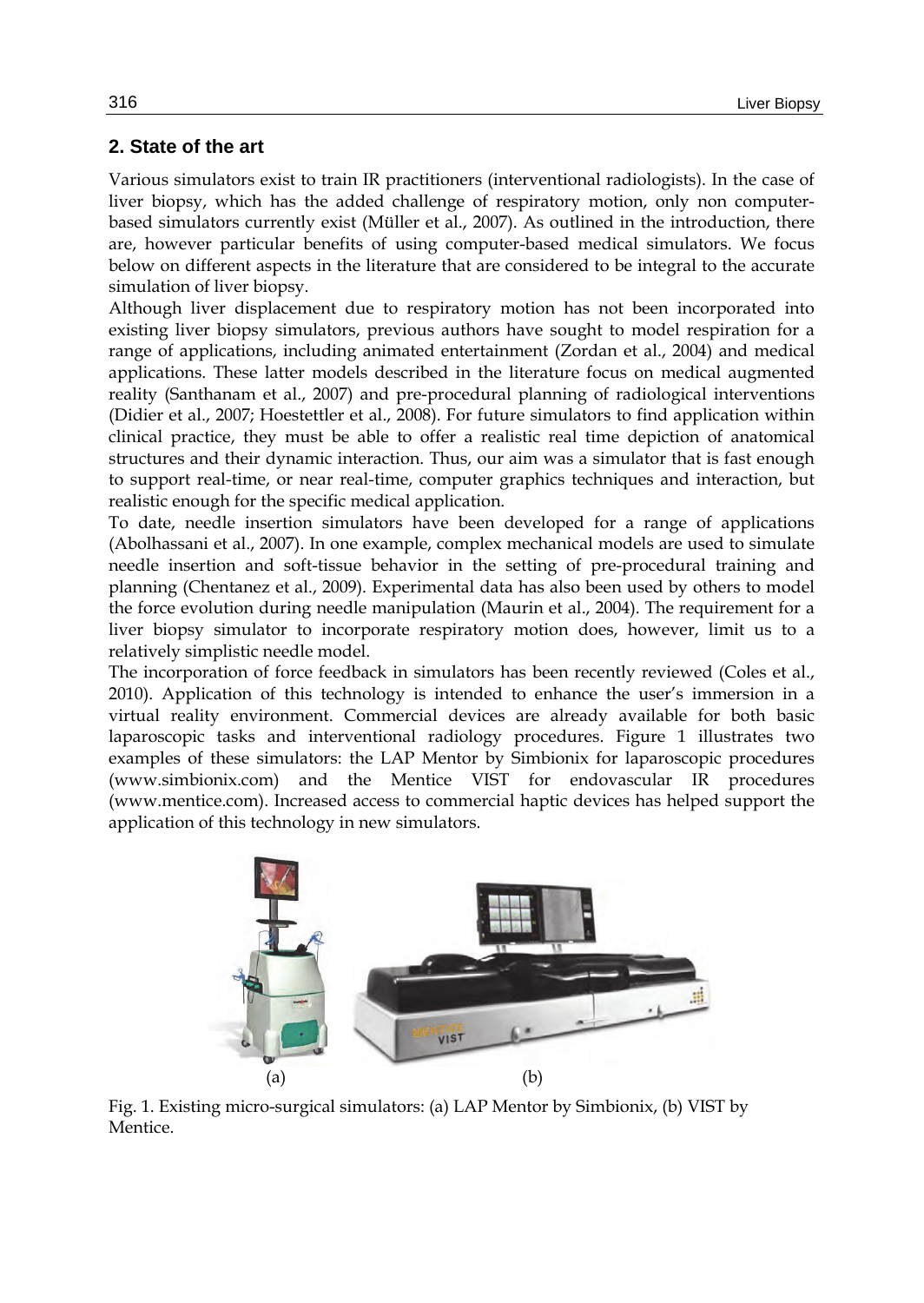# **3. Construction of the virtual patients**

We now focus on the construction of the proposed virtual environment, defining the anatomy used in our simulation as well as the software framework, prior to detailing the simulation of organ behavior in a breathing patient during needle insertion.

#### **3.1 Strategy and input data**

The initial objective was to construct virtual patients for use in the proposed liver biopsy simulator. To achieve this, it was necessary to first construct a patient database for visualization of organ position and motion (graphic rendering), and subsequently to adapt this environment to support tool-tissue interactions within a collision detection loop (haptics rendering). This use of patient imaging data was passed by the local research ethics committee. A computer-based simulator was constructed based on the database, and depicting the anatomy of a virtual patient. In the current project we chose to extract this information from medical imaging of patients. Three-dimensional computed tomography (CT) scans of patients attending the Centre Léon Bérard (Lyon, France) and the Marie Curie Institute (Paris, France) were acquired. Scan parameters were as follows: size  $512x512xN_z$  with  $N_z$ varying from 140 to 200, and voxel dimensions 0.976mm x 0,976mm x 2mm.

In addition to the liver, it is necessary to also include the ribcage and thoracic diaphragm, as they are essential to modeling respiratory motion. The strategy adopted for data acquisition was as follows: (i) retrieval of anonymized scan data for recruited patients after obtaining informed written consent; (ii) extraction of organ contours from scans; and (iii) computation of a more simplistic representation of organ geometry via a meshing process. Each of these steps is illustrated in Figure 2 using the ribcage as an example.



Fig. 2. Construction of the virtual patient using the ribcage as an example: (a) 3D CT scan showing the ribcage, (b) Voxels resulting from segmentation of the ribcage, (c) Polygonal mesh used in the simulation.

### **3.2 Segmentation**

Contour data can be extracted from medical imaging either by automatic or manual segmentation. The current project utilized automatic segmentation for bony anatomy (spine and rib cage), and manual segmentation for the liver and diaphragm, where interpretation by a medical expert is required.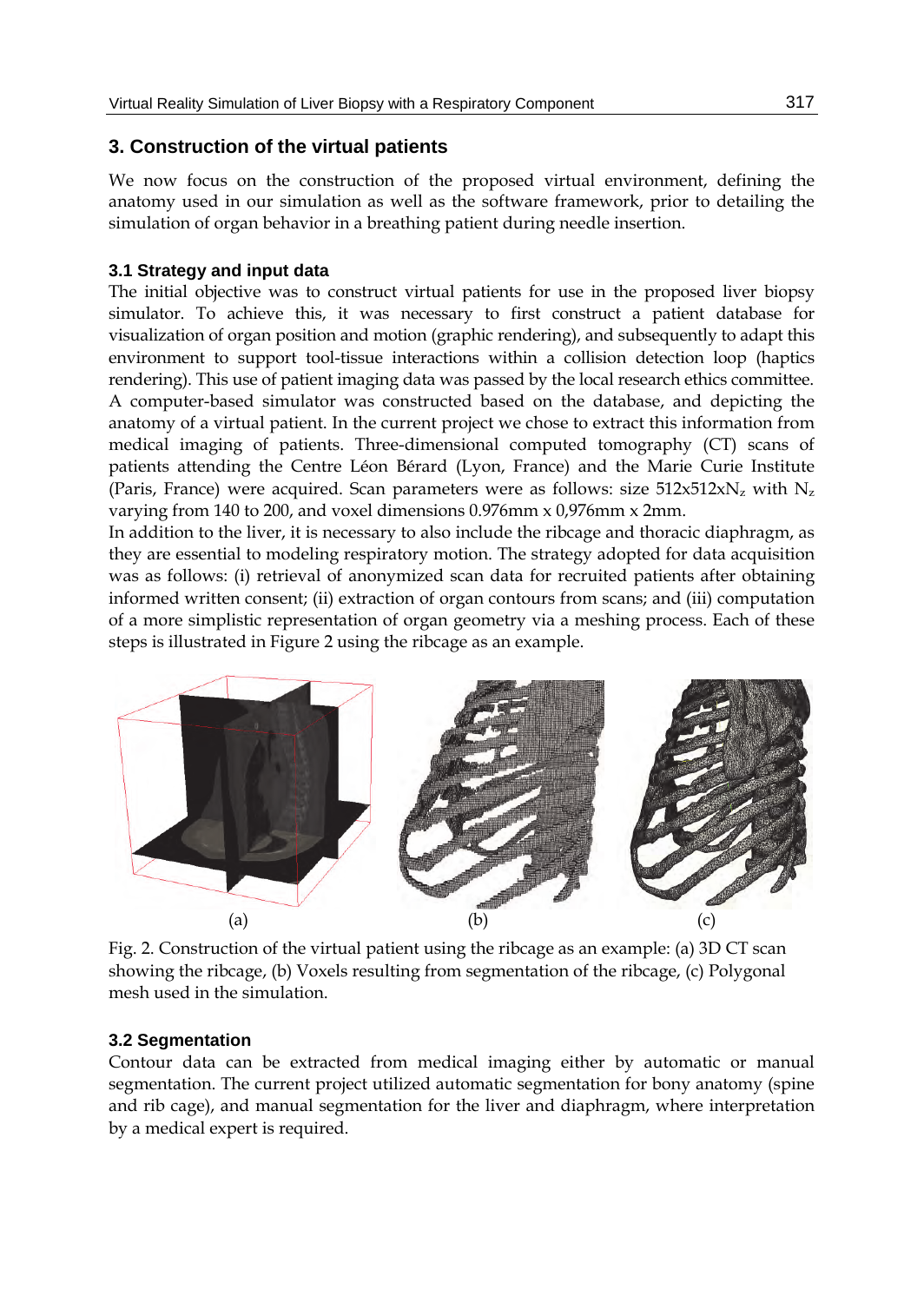#### **3.2.1 Bones, lungs and skin segmentation**

All segmentation during the current project was performed using ITK-snap, an open-source program developed by the University of Pennsylvania (Yushkevich et al., 2005). Using this program, automatic segmentation is achieved by a process based on the level set technique. This method is divided into three steps: (i) bounded region is defined in order to drive the contour evolution. This boundary is given by the double-threshold image binarization method. (ii) Spherical seeds of different diameters are placed at different locations inside the previously defined boundaries, and (iii) an evolution function is applied to these seeds. This time-depending function,  $C_t$  is defined by equation (1).

$$
C_i = (\delta g_i - \xi K)\vec{n}
$$
 (1)

where  $\delta$  and  $\xi$  are tunable parameters that have been respectively set to 1.0 and 0.2;  $g_I$  is the force intensity based on the image gradient; **K** is the force intensity based on the contour curvature; and **n** is the contour normal.

Due to the high density of bone, segmentation of this tissue was performed using the automatic method with a double threshold (lower and upper) based on high Hounsfield density. The same method is used to segment the lungs. As the lungs are composed primarily of air, a double threshold based on low Hounsfield density is employed. The airtissue interface at the skin can likewise be segmented by this method based on low Hounsfield density.

#### **3.2.2 Liver segmentation**

Segmentation of the liver by automated methods poses a far greater challenge, because of the difficulty in performing the initial step of the level set algorithm due to the similarity between the density of the liver and its surrounding organs and tissues. Whilst methods exist to overcome this problem (Chen et al., 2009; Foruzana et al., 2009; Rusko et al., 2009), they are seldom satisfactory. Consequently, manual segmentation of organs such as the liver, whilst time consuming, is preferred. Manual segmentation can be more reliably and easily performed by using graphic tablets, such as the Cintiq 21UX Tablet PC (Wacom Co Ltd., Saitama, Japan) that was used in the current project. Such tablets, used in combination with a pressure sensitive stylus, permit a trained expert performing the segmentation to trace, freehand, the border of the liver in consecutive CT scan images in the sagittal, coronal and axial view. As with automatic segmentation, manual segmentation was performed using the ITK-snap software.

#### **3.2.3 Diaphragm segmentation**

Due to its thickness, typically 3mm (1-2 pixels), it is often difficult to visualize the thoracic diaphragm in standard CT scan images. Moreover, the density of the fibro-muscular tissue which makes up the diaphragm is similar to that of other surrounding organs and tissues. Segmenting of this structure, therefore, presented a major challenge. The most effective way of manually segmenting the diaphragm was to isolate its boundaries with surrounding structures, namely the liver, lungs and thoracic wall. For the diaphragm, manual segmentation in the sagittal, coronal and axial planes is particularly desirable as it helps to ensure a smooth contour. Important anatomical relationships of the diaphragm include: (i) the spine in the region of the twelfth thoracic vertebra; diaphragmatic crura are demonstrable in the axial plane (see Figure 3.a); (ii) the inner aspect of the ribs and the costal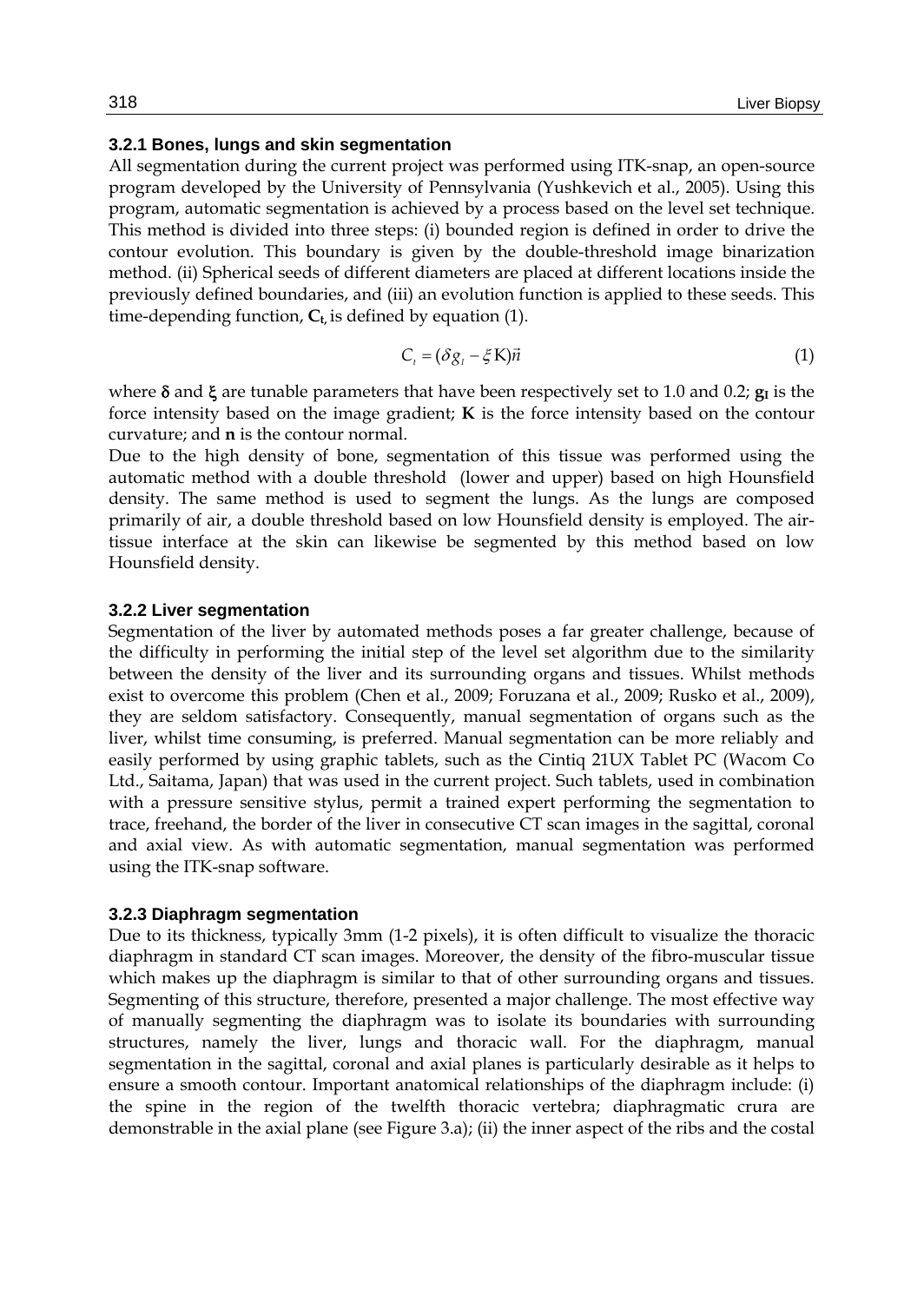margin; (iii) the overlying visceral and parietal pleura, including the potential space of the pleural reflection; (iv) the liver; (v) the heart  $/$  pericardium and lungs, (vi) stomach and (vii) spleen (See Figure 3.b and 3.c).



Fig. 3. Manual segmentation of the diaphragm: red line depicts (a) diaphragmatic crural attachments to the spine, (b) relationship to the lungs, pleura and ribs within the thorax, and (c) inferior aspect of the heart.

### **3.3 Meshing**

For this project we have segmented scans from five patients with liver cancer, each with variation in both normal anatomy and tumour location. Data acquired from segmentation leads to the creation of 'stacks' of voxels that can be labeled according to the organ or structure they depict. These data are subsequently transformed into 3D models via a process of meshing, itself divided into three clear stages: (i) marching cubes algorithm; (ii) decimation; and (iii) smoothing. Marching cubes is a computer graphics algorithm for extracting a polygonal mesh of an isosurface from voxels. This isosurface comes directly from the label boundaries that are the result of segmentation. Decimation consists of replacing a large group of polygonal elements by a smaller group, given some constrains of curvature and position accuracy. The last technique, smoothing, is a methods used to diminish sharp edges within the model by "blurring" the angles between triangular elements.

#### **3.4 Implementation**

Once fully acquired and preprocessed, this 3D organ framework is implemented in objectoriented C++. We use the application programming interface H3D (SenseGraphics, 2008) as this environment combines both visual and haptic rendering. The H3D visual rendering is a superior layer to OpenGL, permitting the fast depiction of sets of triangles as organ meshes. The haptic rendering is also a superior layer to OpenHaptics, the software provided with the haptic device used in this project, the Phantom Omni (SensAble, Wilmington, USA). H3D uses the XML format called X3D to represent a scene or, in this particular instance, a set of organs, with different programmable behaviors. Figure 4 shows two examples of virtual patients that were developed within this framework.

The steps described up to this point have led to the creation of static models of the organs and tissues required for construction of the proposed liver biopsy simulator. Using a suitable deformation model, this static 3D representation of the organs and tissues can be manipulated without difficulty to allow deformation, either during breathing, or when there is interaction with a surgical instrument. In addition, it is required that force feedback is rendered to the user while inserting a needle through the body of the virtual patient. The next two sections of this chapter detail the methods used to achieve these goals.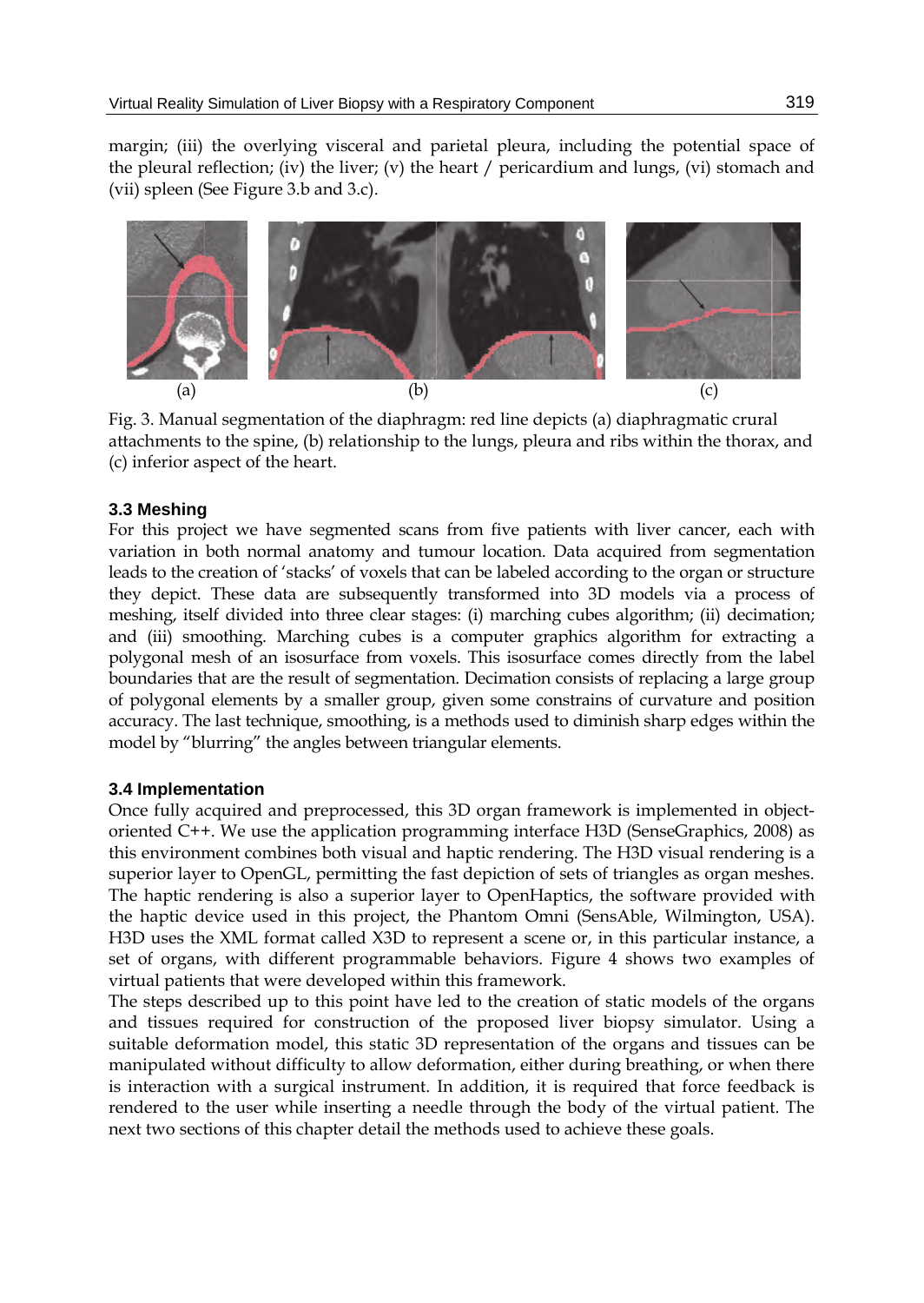

Fig. 4. Example of two virtual patients with transparent skin (light brown), lungs (pink), bones (white), liver (dark brown) and thoracic diaphragm (red)

#### **4. Respiration simulation**

In order to create a simulator which convincingly recreates conditions of liver biopsy, it is necessary to model liver displacement by respiration. In the current project this was achieved by applying dynamic behavior to previously segmented anatomy. This motion is defined by a sinusoidal curve that mimics normal tidal breathing in a patient. The curve **M(t)** modeled in equation (2), is used to defined the motion of respiratory muscles.

$$
M(t) = A\sin(2\pi ft) \tag{2}
$$

Where **A** is the muscle amplitude and **f** the respiration frequency. As is common during real liver biopsy, the clinician can instruct the virtual patient to perform an end tidal breath hold, whereupon motion due to respiration stops. In the following section we first introduce the mechanism of normal human respiration, and subsequently discuss details of the soft-tissue deformation technique that was used, as well as the handling of deformation for each organ.

#### **4.1 Description of the natural respiration process**

Respiration is a process consisting of the cyclical inflation and deflation of the lungs. The lungs are in effect passive organs whose motion is driven by muscles within the chest wall and diaphragm. The lungs are surrounded by the pleural cavity, bound by the visceral (lung surface) and parietal (chest wall and diaphragm) pleural membrane and containing a small volume of pleural fluid. Surface tension within the pleural fluid ensures close apposition of the lung surfaces with the chest wall and diaphragm, allowing for optional lung inflation. During inhalation, the active downwards contraction of the diaphragm and outwards motion of the chest wall (mainly due to contraction of the intercostal muscles) results in a negative pressure being generated within the thorax, which is in turn responsible for lung expansion. In comparison, exhalation, for the most part, is a passive process facilitated by relaxation of diaphragmatic and chest wall muscles.

The upper portion of the liver is attached to the diaphragm via a collection of ligaments (see Figure 5). The falciform ligament extends upwards on the anterior surface of the liver from a notch in the lower margin, as far back as the posterior surface. On the superior aspect of the liver, the falciform ligament extends medially as the left triangular ligament and laterally as the coronary ligament. The coronary ligament is formed of both an upper and lower layer which meet at the apex of the liver, where they form the right triangular ligament.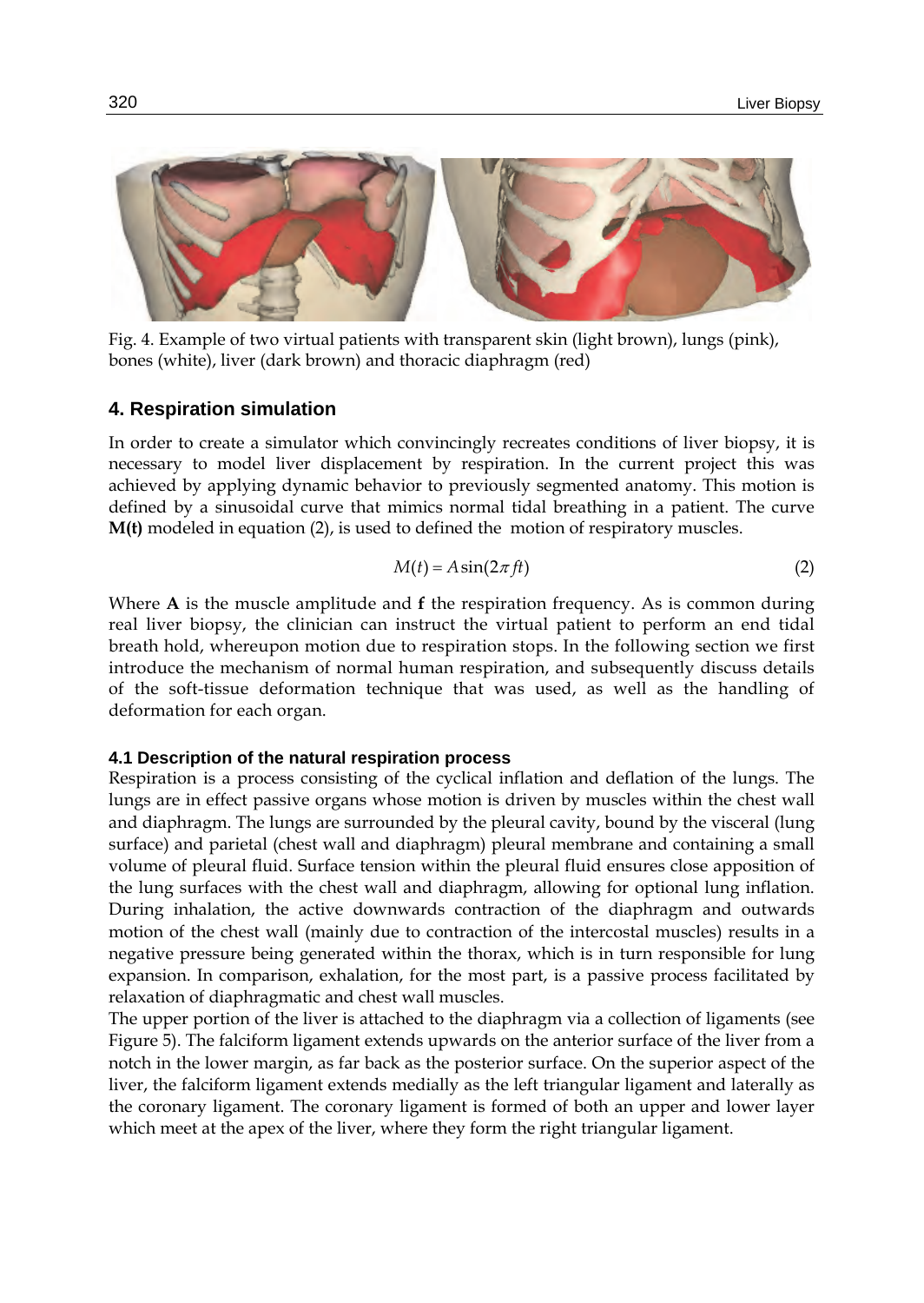

Fig. 5. Positions of liver ligaments; (a) anterior and (b) posterior views of the liver

The diaphragm is a sheet-like structure formed of both a tendinous (central) and a muscular (peripheral) part. During contraction, the diaphragm flattens, enlarging the volume of the thoracic cavity and causing the lungs to expand and inflate. When relaxed, the diaphragm is pulled upwards by the elastic recoil of the lung tissue. Due to its ligamentous attachments and close anatomical relationship, during normal respiration the liver follows the downwards and upwards motions of the diaphragm (Moore &Dalley, 2009).

The liver is also surrounded by the lower portion of the chest wall, which comprises ribs (bony elements) and costal cartilage (cartilaginous component of the rib cage), and associated muscle and other soft tissues. All twelve pairs of ribs are attached posteriorly to their respective thoracic vertebrae. Anteriorly, ribs 1 to 10 attach to the sternum via costal cartilage. Ribs 11 and 12 are considered 'floating ribs' as they have no anterior connection to the sternum. The rib cage, whilst rigid, is able to move in what is classically described as a combination of 'bucket handle' and 'pump handle' motions. Contraction of chest wall muscles generates an outwards and upwards motion of the anterior chest wall, causing expansion of the thoracic cavity. The attachments of the ribs to the thoracic vertebrae act as a pivot for this movement. Motions and deformations that are described from the diaphragm, ribcage and liver are shown in Figure 6.



Fig. 6. Physiological behavior and motion of the: a) diaphragm, b) ribcage and c) liver. The **black arrows** represent the organ deformations during breathing.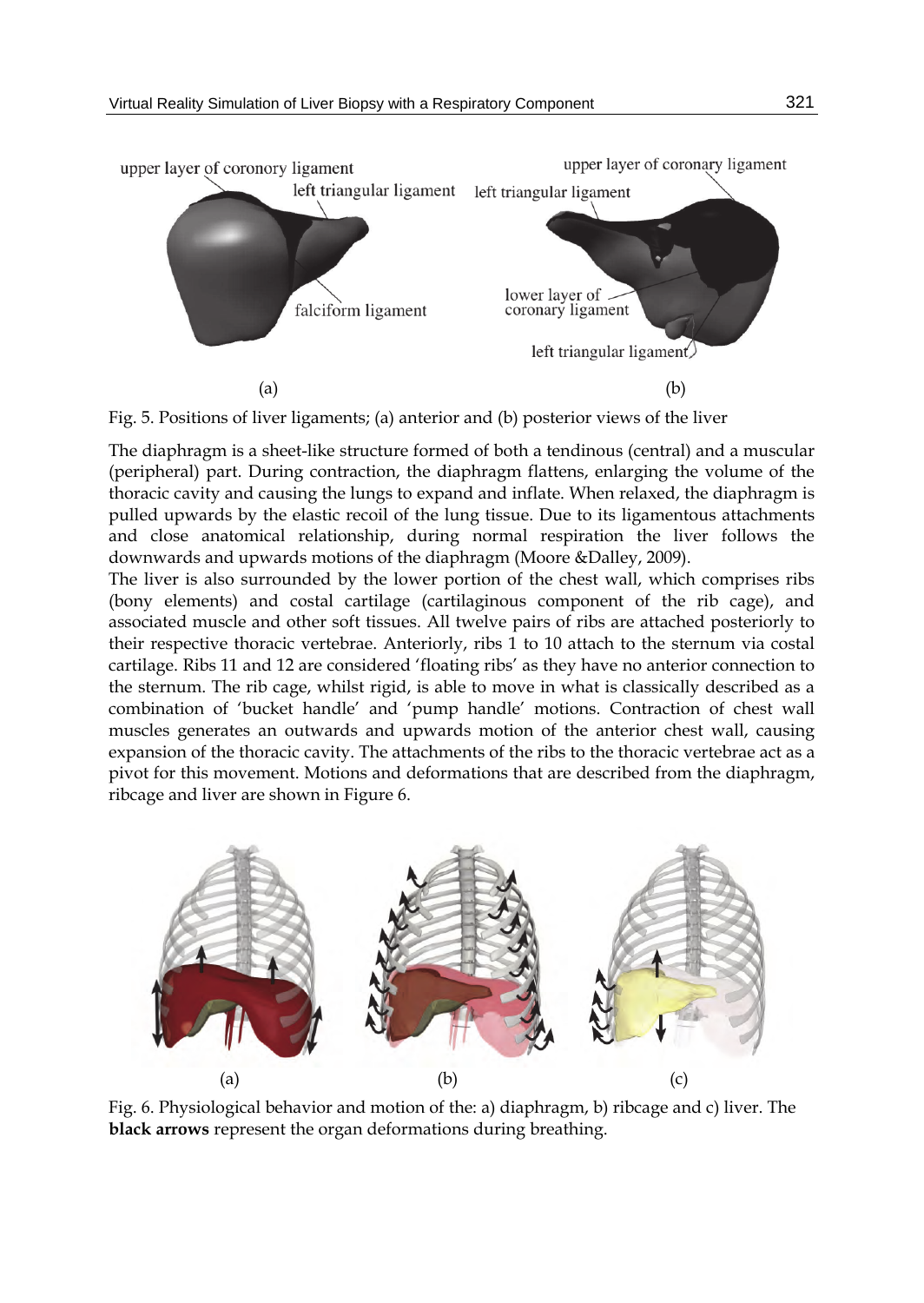Both the diaphragm and the ribcage are therefore independently involved in the process of normal respiration and, as such, their motions influence the position of the liver. Accordingly, a model of respiratory motion is essential to the development of a realistic simulation of liver biopsy.

#### **4.2 Soft-tissue behavior simulation**

Modeling soft-tissue behavior for computer-based simulators has been widely studied over the last few decades. Efforts have primarily focused on improving mechanical fidelity so as to best mimic reality. Some algorithms use, directly, the continuous mechanics equations that are adopted in the field of mechanical engineering, whilst others use the timeconsuming finite element formulation (Bro-Nielsen, 1996). Algorithms that use fewer equations have also been developed, including the boundary element method (James & Pai, 1999) and the mass-tensor method (Cotin et al., 1998), but their computing time still remains high. Another approach that attempts to minimize computational time, requires that the object being modeled is no longer considered as a continuous body, but rather as one that is discretized. The most recognized example of such a model is the mass-spring method, which consists in linking discrete elements by springs and then using the proportional spring interaction law (Zordan et al., 2004). A similar method is the particle-system, where the elements are no longer connected, but are restricted by a repulsion/attraction law that helps to ensure the systems stability (Amrani et al., 2000). We have chosen to use the Chainmail (Meier et al., 2005) method as it is one of the fastest available for simulation of soft tissue behavior.

A full description of the Chainmail method can be found in (Gibson, 1997). The primary aim of this method is to simulate soft tissues as if they were a sheet of medieval chain mail, composed of small, interconnected metal rings. The expected behavior is as follows: when a chain element is moved, it may influence its neighbors; if the initial motion is too small, only the first element is moved but, if this motion is large enough, neighboring elements may also moved (see Figure 7).



Fig. 7. Chainmail behavior: the blue element is moved and the red elements may move depending on the first element displacement amplitude and direction. Element displacement that is (a) small enough to not influence its neighbors and (b) large enough to influence its neighbors.

Mathematically, this model can be described by the mechanical parameters of compression,  $\gamma$ ; stretching,  $\lambda$ ; and shearing,  $\mu$ . If we focus on an axis, **i**, and on the motion of two elements along this axis, the second element will not move if the length between the elements remains below a quantity  $i_{max}$  and above a quantity  $i_{min}$  defined by  $\gamma$ ,  $\lambda$  and  $\mu$ . Consequently,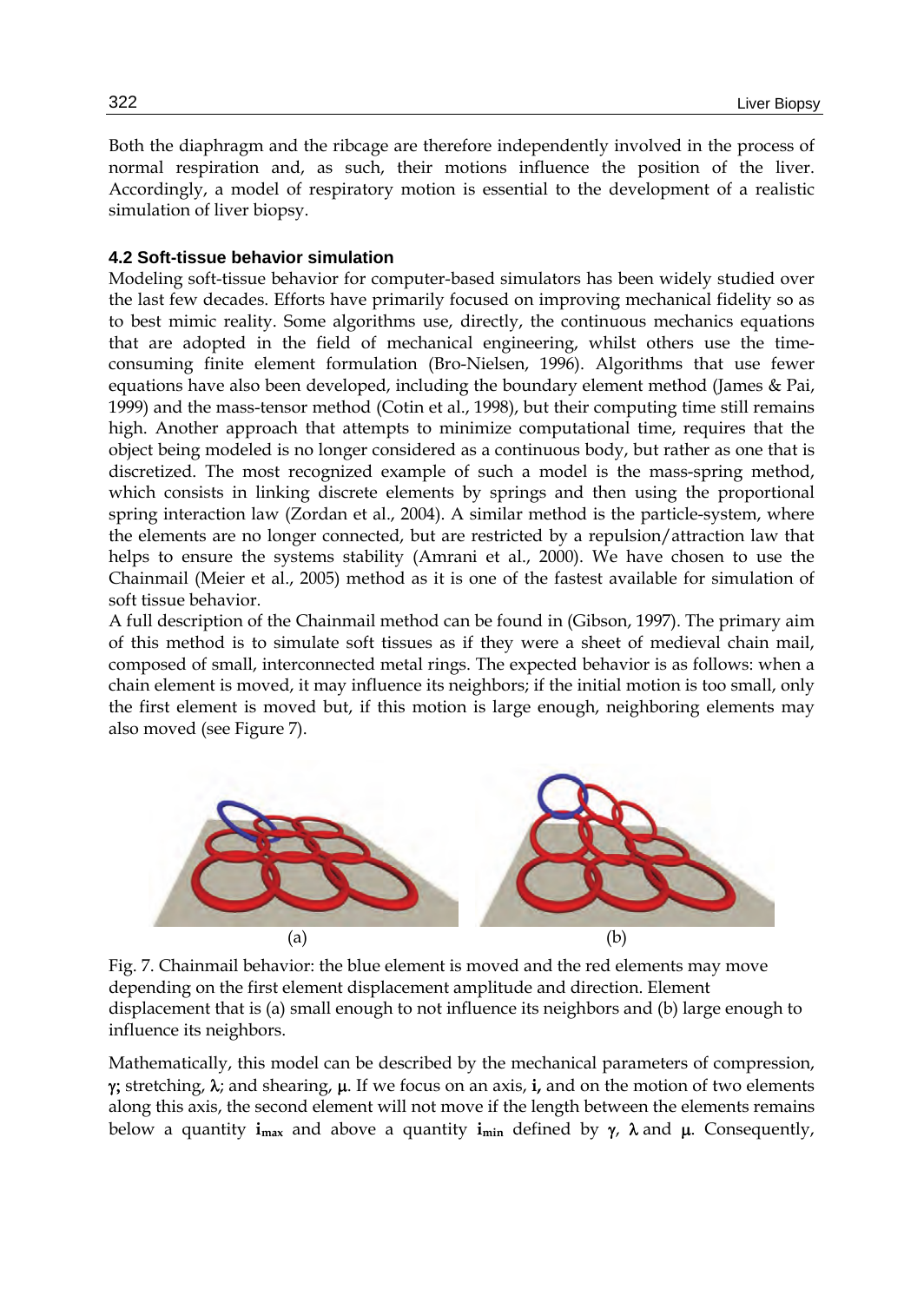compression is observed when the length becomes small enough *i.e.*  $\mathbf{i}_{\text{min}}$  is equal to  $\gamma$  times the initial length with **<1**. Stretching is observed when the length becomes high enough *i.e.*   $\mathbf{i}_{\text{max}}$  is equal to  $\lambda$  times the initial length with  $\lambda$ >1. Finally, shearing is observed when the combined displacement in the other axes becomes high enough *i.e.*  $\mathbf{i}_{max}$  is equal to  $\boldsymbol{\mu}$  times the initial combined displacement with  $\mu$ <sub>21</sub>. The behavior defined by the Chainmail algorithm is given by equations (3-8).

$$
x_{\min} = x_2 + (\gamma * |x_2 - x_1| - \mu * (|y_2 - y_1| + |z_2 - z_1|))
$$
\n(3)

$$
x_{\max} = x_2 + (\lambda^* |x_2 - x_1| - \mu^* (|y_2 - y_1| + |z_2 - z_1|))
$$
\n(4)

$$
y_{\min} = y_2 + (\gamma^* |y_2 - y_1| - \mu^* (|x_2 - x_1| + |z_2 - z_1|))
$$
\n(5)

$$
y_{\text{max}} = y_2 + (\lambda^* |y_2 - y_1| - \mu^* (|x_2 - x_1| + |z_2 - z_1|))
$$
 (6)

$$
z_{\min} = z_2 + (\gamma^* |z_2 - z_1| - \mu^* (|x_2 - x_1| + |y_2 - y_1|))
$$
\n(7)

$$
z_{\text{max}} = z_2 + (\lambda^* |z_2 - z_1| - \mu^* (|x_2 - x_1| + |y_2 - y_1|))
$$
\n(8)

These equations give the minimum and maximum location of elements linked at a moving element, whose position goes from  $(x_1, y_1, z_1)$  before displacement, to  $(x_2, y_2, z_2)$  after displacement.

#### **4.3 Rib cage simulation**

Due to their rigid nature, it is not necessary to use soft-tissue deformation to model movement of the ribs. Their motion can instead be based on kinematics laws. Furthermore, we assume each rib to have only rotation and no translation, unlike the finite helical axis model used by previous authors (Didier et al., 2007). As this model is only defined by rotational motion, it is comparably simpler (Wilson et al., 2001). In this project, rotational parameters are independently defined for each rib; and are composed of a rotation center, two rotation axes, a minimal rotation angle and a maximal rotation angle. The first axis defines a ribs 'bucket handle' rotation (angle  $\alpha$ ) and the second axis defines the 'pump handle' rotation (angle  $\beta$ ), as seen in Figure 6. These angles have been previously defined by other authors (Wilson et al., 2001) using patient data. The statistical amplitude angles, **max** and  $\beta_{\text{max}}$ , are presented on Table 1.

| Rib number | $\alpha_{\text{max}}$ | $\beta_{\text{max}}$ |
|------------|-----------------------|----------------------|
|            | 14,3                  | 13,7                 |
| J          | 11,4                  | 13,3                 |
|            | 10,7                  | 10,1                 |
| э          | 9,6                   | 8,9                  |
| O          | 9,4                   | 6,9                  |
|            | 7.9                   | 6,6                  |
| O          | 7.9                   | 6,2                  |
|            | U                     | 6,3                  |

Table 1. List of angle amplitude for each rib and in the two rotation plans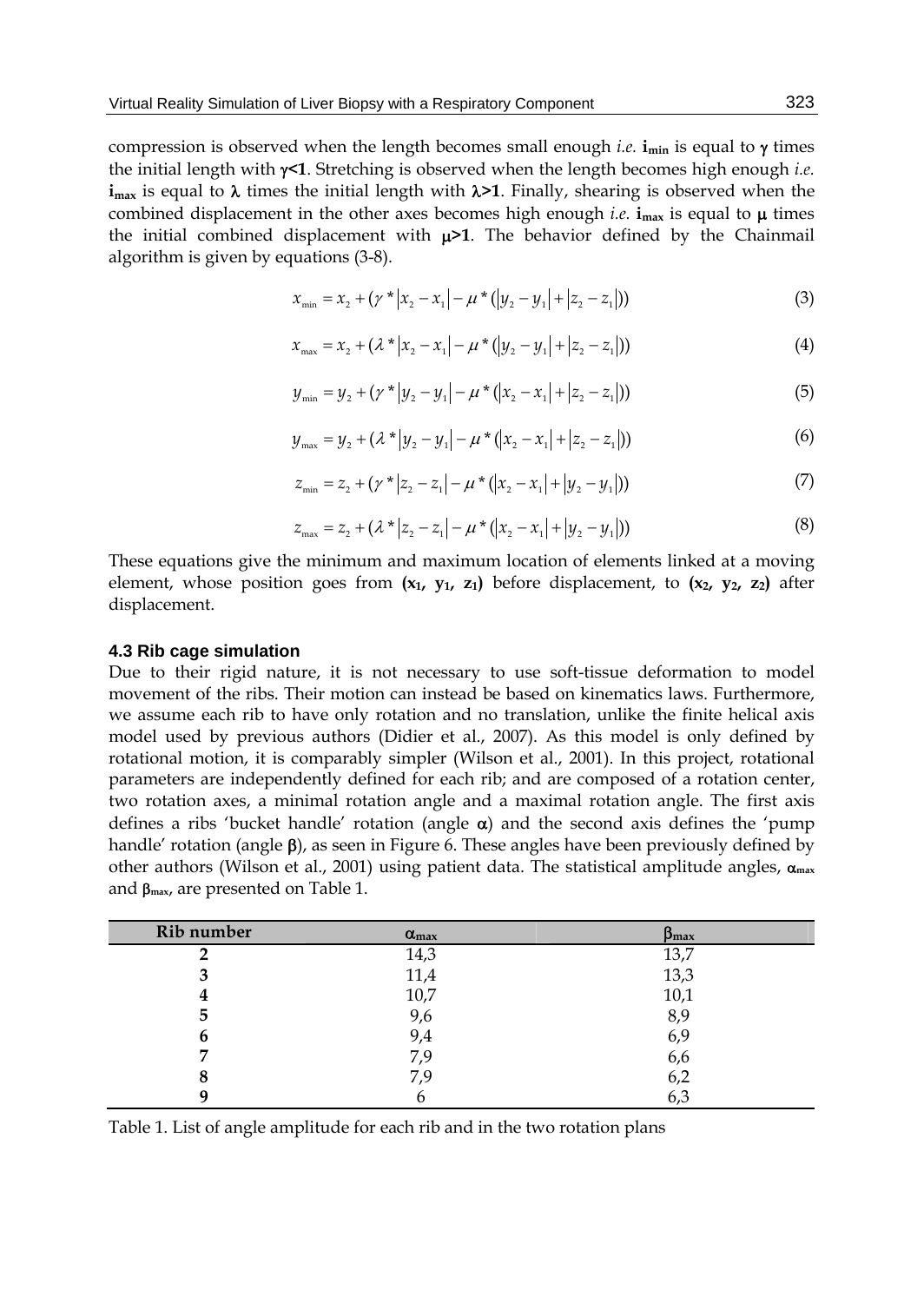We have applied such methodology during the current project on datasets acquired from patient scans. To achieve this, we initially computed the rotation parameter during a preprocessing stage and chose to use a mechanical approach by computing the inertia matrix. This matrix, **M,** is defined by equation (9). It corresponds to integrations over the volume of each rib; **x**, **y** and **z** being the position of a within a rib.

$$
M = \begin{pmatrix} \int y^2 + z^2 dv & \int xy dv & \int xz dv \\ \int xy dv & \int x^2 + z^2 dv & \int z y dv \\ \int xz dv & \int z y dv & \int y^2 + x^2 dv \end{pmatrix}
$$
 (9)

These moments of inertia represent the rigidity of a 3D object and are widely used in solid mechanics. The Eigen vectors of this matrix directly give the principal axes of the objects. The two highest Eigen values give the axis that contains the largest proportion of matter and is therefore of most interest to us. We define the 'rib plane' as that which is given by these two Eigen vectors (see Figure 8).



Fig. 8. Rib rotation algorithm. Inputs are: (i) Eigen vectors; (ii) rotation angles  $\alpha$  and  $\beta$ ; (iii) rotation center; and (iv) initial rib location. The output is the rib at its final position.

The rotation centers are found by a heuristic method. First, we compute the higher Eigen value of the spine inertia matrix, the associated axis gives the axial line of the spine. The rotation center is then given by the intersection between this line and the rib plane. From this pre-computation stage, we can determine for each rib the rotation center and the two axes. The next step is to apply a dynamic behavior to each rib based on these patientcustomized parameters. At each time step, the new coordinates of the rib points are computed with Rodrigues' rotation formula (Koks, 2006). These two rotations are timedependant and their angle values are derived from equation (2) taking  $\alpha$  and  $\beta$  as parameters. The results are given by equations (10) and (11). Acquired behavioral data was stored and accessed in X3D format.

$$
\alpha(t) = \alpha_{\text{max}} \sin(2\pi ft) \tag{10}
$$

$$
\beta(t) = \beta_{\text{max}} \sin(2\pi ft) \tag{11}
$$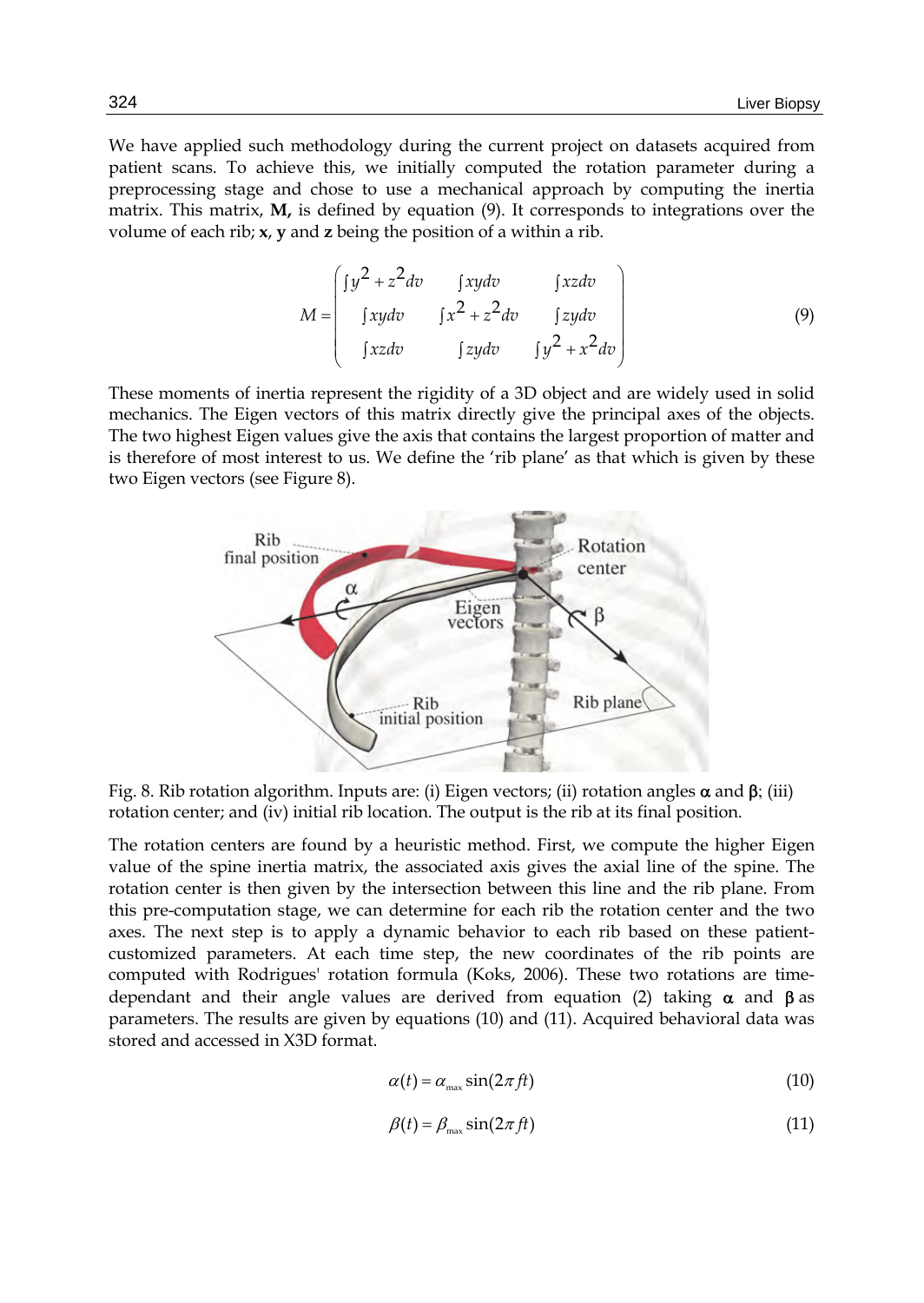#### **4.4 Diaphragm simulation**

Diaphragmatic behavior has been modeled using various techniques, including geometrical methods based on external sensors (Hoestettler et al., 2008); Mass-spring systems with incompressibility constraints (Zordan et al., 2004); and nature-inspired tensegrity (Villard et al., 2008). These methods are time-consuming and their accuracy is beyond that which is required by the current application. Accordingly, we have developed a faster method that still reflects the physiological parameters discussed in section 4.1.

During normal inhalation, the peripheral muscular portion of the diaphragm contracts pulling downwards on the central tendon and increasing intrathoracic volume. In comparison, during exhalation, the central tendon of the diaphragm retracts upwards into the chest as the muscle relaxes. We have, however, proposed a model whereby the central tendon of the diaphragm assumes an active role, with a sinusoidal up and down motion derived from equation (2), whilst the muscular portion remains passive. As the central tendon of the diaphragm is naturally stiff, our model assumes it to be a rigid structure. The motion function, **T(t)**, of the model, where **t** is the time as given by equation (12). The translation amplitude, **dmax**, was set at 2cm.

$$
T(t) = d_{\text{max}} \sin(2\pi ft) \tag{12}
$$

In contrast, the muscle portion of the diaphragm follows an elastic behavior based on the Chainmail algorithm detailed in section 4.2. This also preserved the natural deformation of the muscle during the contraction-relaxation cycle. The portion of the diaphragm, which is attached to the spine, is programmed to remain motionless. Illustrations of diaphragm behavior, as programmed by our model, are presented in Figure 9.



Fig. 9. Programmed diaphragmatic behavior: the central tendon of the diaphragm, presented here in white, is considered to have a stiff translation in the longitudinal plane. In comparison, the muscular portion (red), with the exception of regions directly attached to the spine, passively deform in response to tendon displacement. The initial and final positions of the diaphragm are depicted above by opaque and transparent boundaries respectively.

#### **4.5 Liver simulation**

The final organ whose behavior needs to be detailed is the liver. Whilst the liver is entirely passive during respiration, its upper border lies immediately adjacent to the diaphragm and is attached to its inferior surface via a series of ligaments (refer to details in section 4.1). To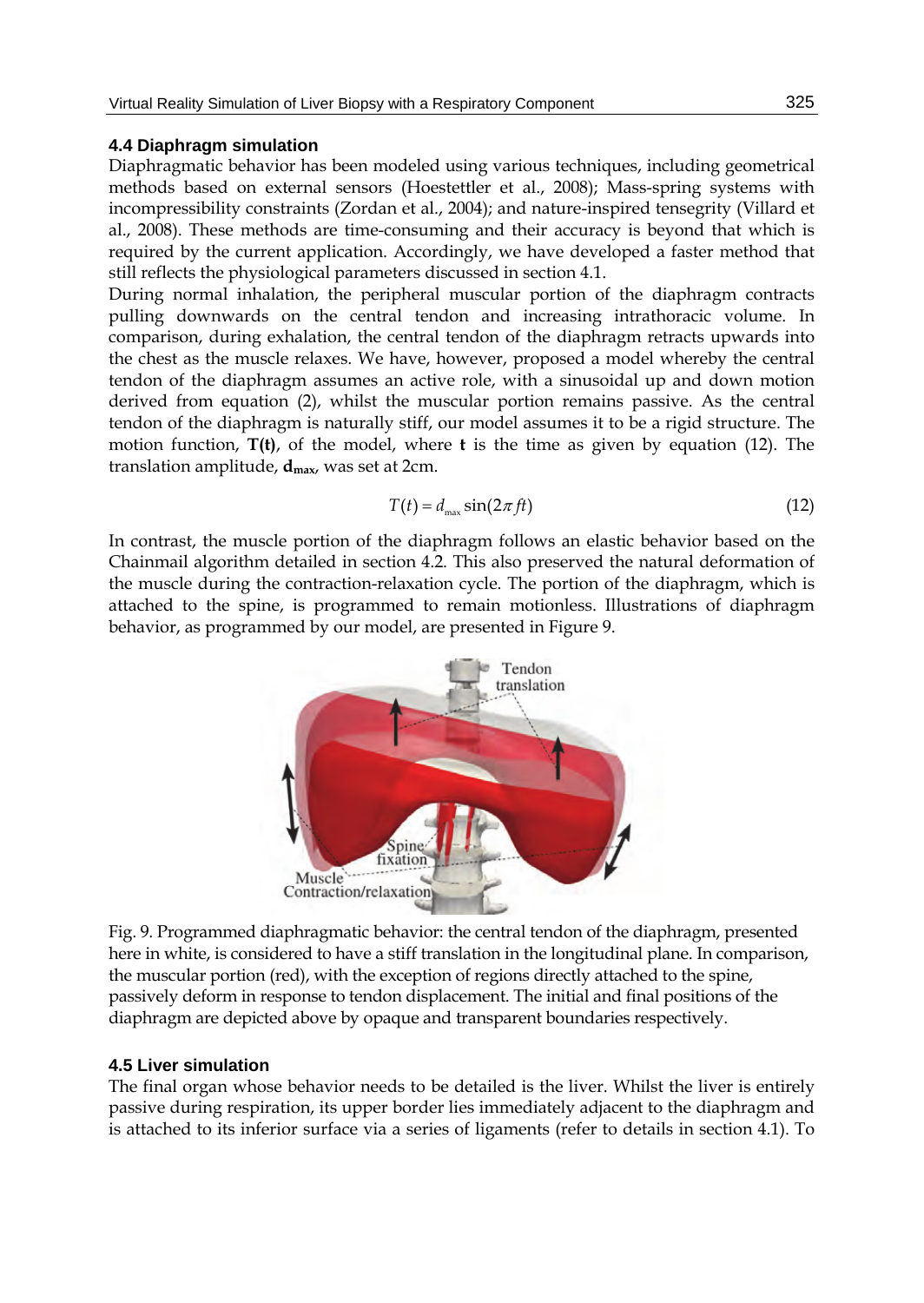model this interaction we chose to apply coupling forces as opposed to displacement constrains, allowing continuous smooth deformation that would otherwise have been hard to reproduce. Coupling between the liver and diaphragm was characterized in a precomputing step using X3D data. A threshold distance of 5mm was established, below which a connection force is applied. Internal deformations of the liver due to respiration were modeled by the Chainmail algorithm.

Our model also allowed deformation of the liver under the influence of an external force applied by the biopsy needle. This interaction primarily occurs between the tip of the needle and what is in real life a thin fibrous layer covering the liver, referred to as the liver capsule. This layer is deformed as the operator attempts to introduce the biopsy needle into the body of the liver. Once perforated, however, this layer no longer shows deformation. Again, we use the Chainmail algorithm to model this interaction by applying the needle tip displacement to the three closest points on the liver surface. In reality, the greatest influence on needle insertion is not the visual displacement of the liver capsule, but haptic interaction. In the next section we focus on the method used to render this important 'force feedback' experienced by the operator during needle insertion.

# **5. Haptic rendering**

As in many simulators, we have attempted to enhance the user's immersion through the addition of haptic rendering. This is achieved by the operator interacting with the virtual environment through a haptic device that resembles tools used during the actual task. In this section we introduce the synchronization between the visual feedback and the haptic device, as well as explain the computation and rendering to the user of the physical forces.

#### **5.1 Needle avatar**

In this project a haptic device is used to simulate the liver biopsy needle. This device generates two important parameters used by our framework; namely, the position (**P**) and the direction (**D**) of the needle. The needle avatar is then linked to the stylus that the user is manipulating. At each time step, **P** and **D** are recorded and the needle is displayed. When the needle is inserted into the patient's body, a force feedback (**F**) is computed and rendered back to the user (see Figure 10).



Fig. 10. Commercially available haptic device. The haptic device is driven by the position (**P**) and direction (**D**) of the stylus that are determined by the user's movements, and renders back a force (**F**) processed by the computer.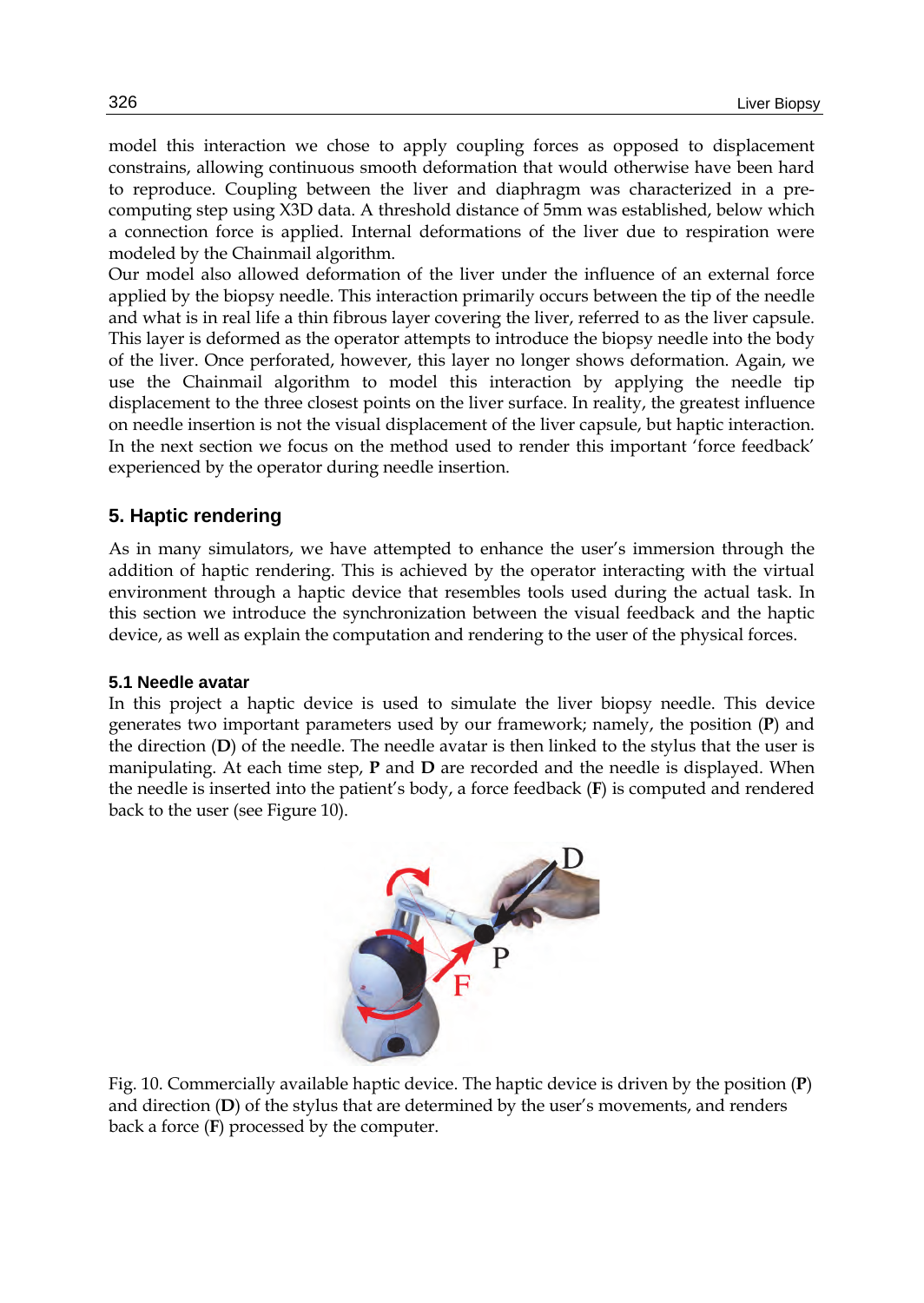#### **5.2 Soft-tissue force feedback**

Haptic rendering is often based on collision detection and collision response algorithms. The combination of these methods could not, however, be directly applied during the current project as it would have resulted in a model that was too complex due to the number of organs and tissues potentially traversed by the needle. In addition, it would need haptic sub-layers, for example the organs inside the skin or the tumor inside the liver. Such an option is currently not fully supported by haptics APIs.

We chose instead the method implemented in (Vidal et al., 2008), where force is no longer dependent on collision detection, but is always computed while the needle is inside the patient's body and never while outside. In the same way, no classical collision response force algorithm is performed. Instead, force is computed using the initial 3D CT scan data, without the mesh environment information. As the biopsy needle is inserted into the virtual patient, it is possible to access the corresponding voxel Hounsfield densities, provided the medical image remains appropriately registered to the polygonal information. Longitudinal force is then determined on line by means of the voxel gradient as it is similar to matter density. The operator can therefore feel the boundaries between tissue planes as they are traversed by the advancing needle

Soft tissues are not only responsible for forces generated along the long axis of the needle (needle axial forces), they also apply a constraining force that inhibits lateral movement of the needle. Consequently, once the needle has been inserted more than a few millimeters into the virtual patient, lateral movement of needle is greatly constrained by the influence of the surrounding tissue(s), such that it is almost impossible to deviate from the initial trajectory. In our model we have added constraining forces in order to reproduce this phenomenon. The direction of the force (**Fa**) acting upon the needle is computed from the initial position  $(P_0)$  and direction  $(D_0)$  of insertion and from current position  $(P_t)$ . Thus, the relationship describing the soft-tissue force feedback is given by equation (13).



$$
F_a = (P_t - P_0) * \sin(\frac{D_0}{P_t - P_0})
$$
\n(13)

Fig. 11. Needle insertion force in Newtons with the penetration depth in millimeters (equation (14).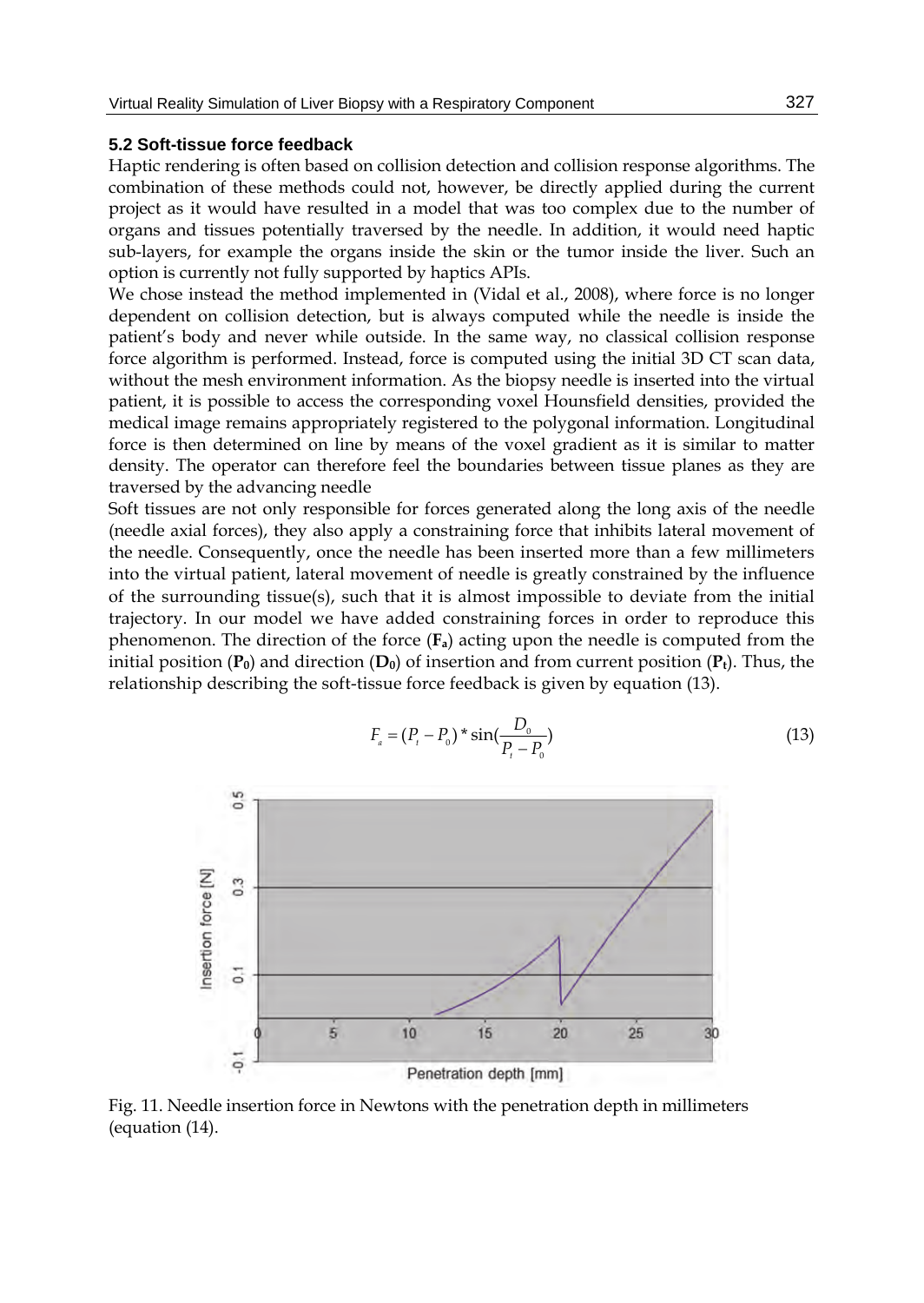# **5.3 Liver force feedback**

Haptic feedback is of particular importance during needle insertion into the substance of the liver. As was described in section 4.5, the liver is covered by a fibrous capsule that offers considerable resistance to continued passage of the needle. This resistance is, however, dramatically reduced at the moment of capsule penetration. Thereafter, continued needle insertion deeper into the liver is subjected to increasing resistance. In this project we have simulated this behavior by adding a needle axial force whose value is extracted from (Maurin et al., 2004). Experimental data were acquired with a force sensor during IR procedures (Karuppasamy et al., 2008) and fitted to a mathematical model. It defines the force, **Fn**, varying with the penetration depth **d**. This force is defined piecewise, before and after penetration with two sets of parameters  $\tau$ ,  $\omega$ ,  $\nu$  and  $\varphi$  that define equation (14). The corresponding curve is shown on Figure 11.

$$
F_n(d) = (\nu + \varphi)e^{r(d-\varphi)} + \varphi \tag{14}
$$

#### **6. Resulting simulator**

The final simulator encompasses all of the elements described in the preceding sections: a collection of virtual patients and their organs, segmented from CT scans of actual patients and represented by meshes; cyclical deformation of theses meshes in accordance with a model of respiration; a virtual needle that can be manipulated with six degrees of freedom via the arm of a haptic device. As the needle passes through the different tissues, the operator is able to determine additional information about their nature through haptic feedback. Furthermore, as this needle is inserted into the capsule of the liver, deformation of the organ's surface can be observed and felt. The biopsy is triggered by the operator pressing one of the buttons in the Omni haptic interface. In the following sections we present a complete description of the final simulator, including patient-customised anatomy and physiology. We also add a module to measure the user performance. Finally, we present a review of feedback received from both expert and trainee interventional radiologists.



Fig. 12. Liver biopsy simulator using the Sensegraphics Immersive Workbench and Phantom Omni haptic device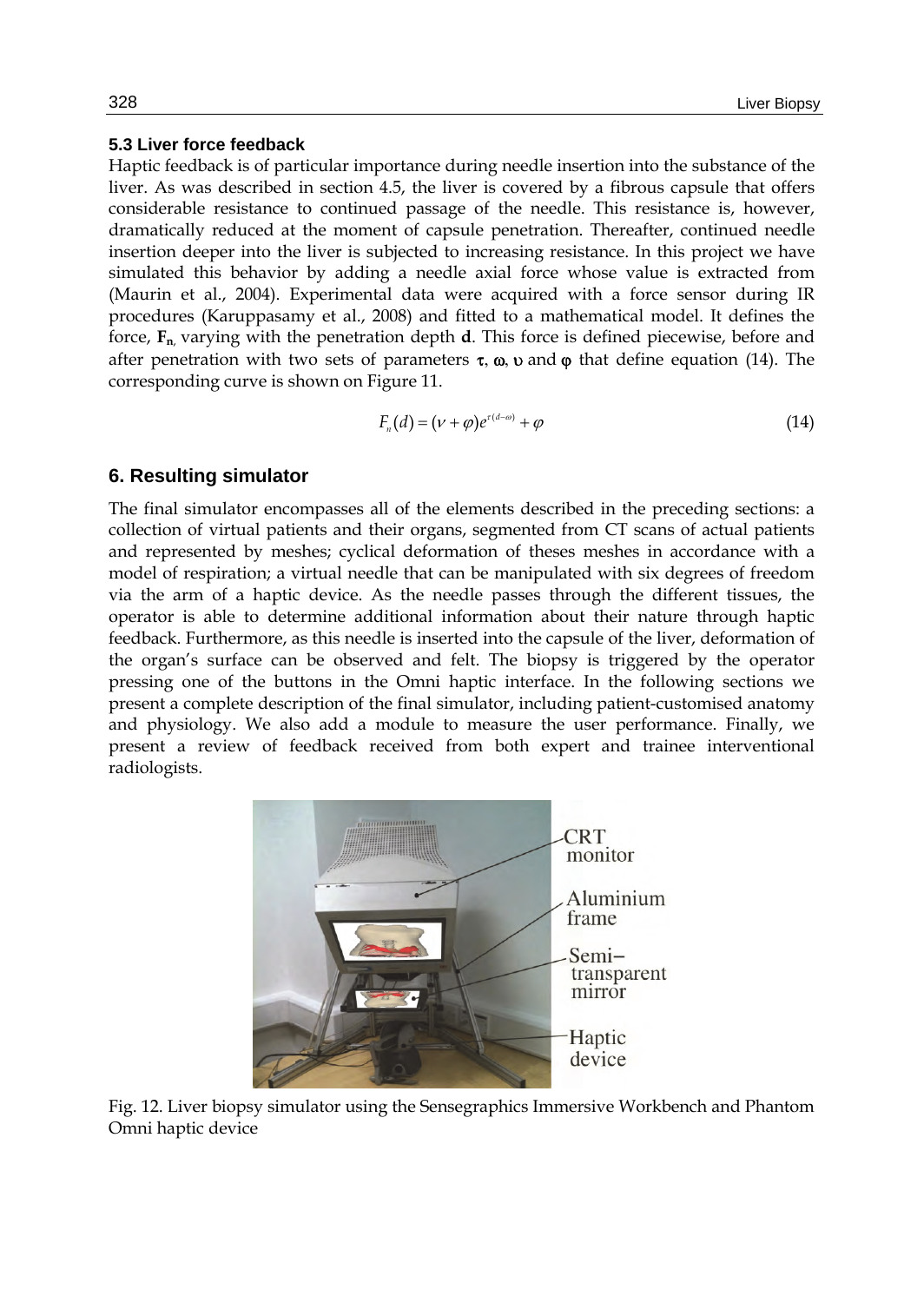# **6.1 Immersive Workbench**

In developing this simulator particular emphasis was made on selecting algorithms that are suitably fast. This has, ultimately, allowed the simulator to be real time, offering 500Hz and 20Hz for haptic and graphic rendering respectively. To achieve a superior ergonomic and 3D immersive experience, the simulator framework has been integrated with the Sensegraphics Immersive Workbench1 (see Figure 12). This system required active 3D glasses with a shuttering system synchronized with a CRT monitor to visualize the virtual environment in 3D. As is shown in Figure 12, the monitor is positioned at a 45° angle above a horizontal semi-transparent mirror. With this configuration, the user is able to view the 3D target object collocated with their hand and the haptic device.

# **6.2 Patient specific physiology**

The final 3D simulator has been designed to take into account variability in the speed and strength of factors contributing to motion. This has allowed the simulator to match diaphragmatic or thoracic breathing patterns and the overlap that exists between these two dynamic processes (see Figure 13).



Fig. 13. Patient customized anatomy with inhalation motion and needle avatar controlled via a haptic device

The respiration is mathematically monitored by time-dependant functions defined by equations (10), (11) and (12). The breathing frequency could be changed by modifying the shared parameter **f**. The user can change from quiet breathing to hyperventilation. In the same way the influence of the diaphragm is linked to the  $d_{max}$  parameter of equation (12) and the thoracic behavior is tuned with a scalar value linked to the  $\alpha_{max}$  and  $\beta_{max}$  parameters of respectively equations (10) and (11). Figure 14.a shows the panel displayed to the user in order to set a respiration pattern.

 $\overline{a}$ 

<sup>1</sup> http://www.sensegraphics.com/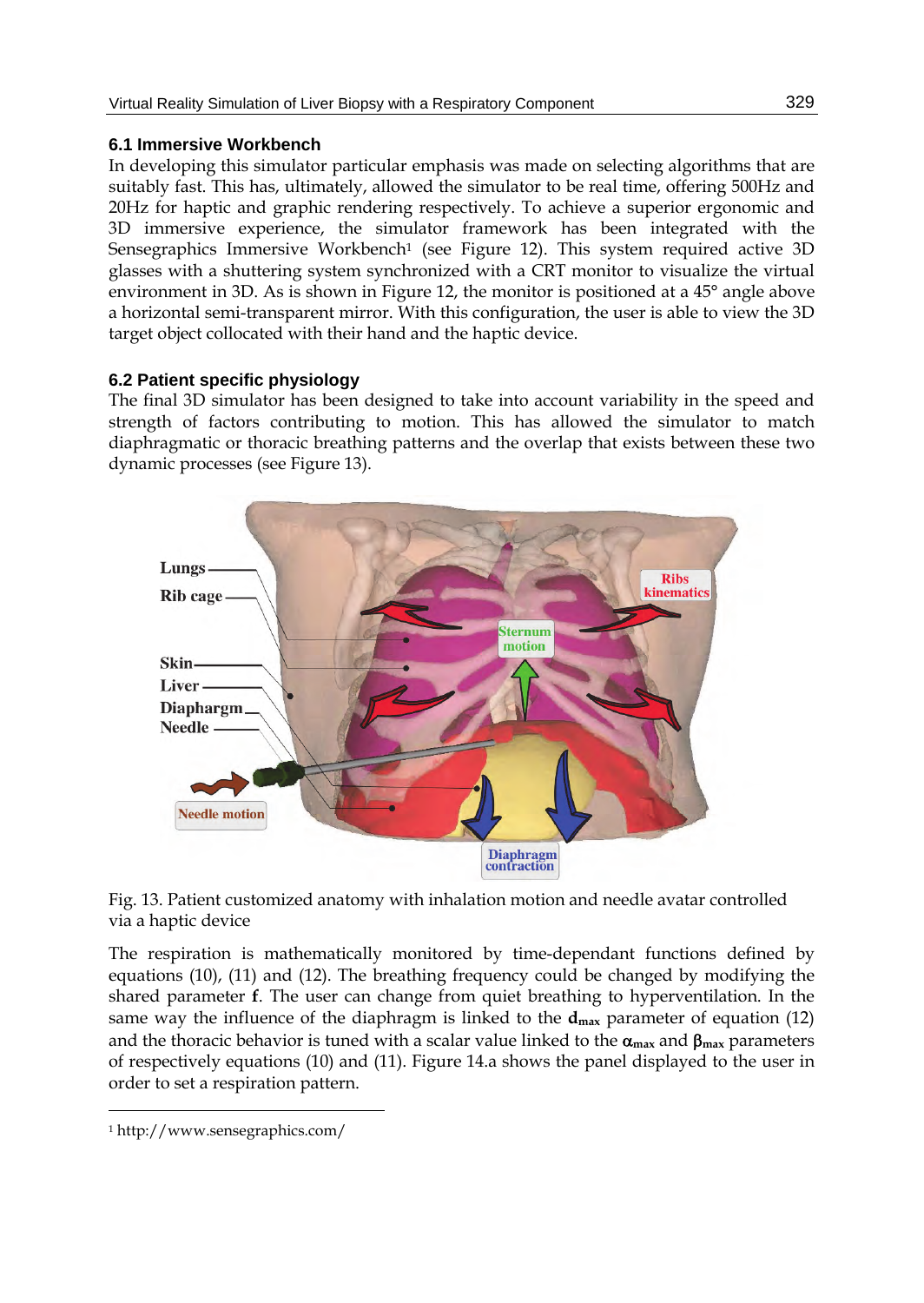#### **6.3 Performance metrics**

As previously stated, simulators such as the one described here, provide a valuable and safe environment in which trainees may practice and be assessed. To support this application, a number of computer-based metrics are provided, including: time taken; number of times contact is made with designated 'no-go' areas (representing errors of needle tip location); number of attempted needle insertions; and biopsy accuracy (adequacy of tissue sample obtained). The time taken for the procedure begins when the task is initialized and finishes when the biopsy sample is acquired. The number of times voxels designated as 'no go' areas are crossed by the biopsy needle is also determined. 'No go' voxels include the lungs, costophrenic recess, colon, gallbladder, neurovascular bundles (located below the ribs), and bone. A further metric counts the number of attempted needle insertions; these are repeated whenever the operator perceives a failure to locate the biopsy target on the needle trajectory, as defined by the insertion point and the direction of the virtual needle. The final metric computed by the simulator was biopsy precision. In the current simulator, the tumor is modeled by a spherical body of 15mm. Four levels of precision are defined depending on the distance between the site of biopsy and the center of the tumor. Biopsy samples taken from within 5mm of the centre of the tumor are considered to contain "Necrotic debris", that is a feature of tumors as they outgrow their blood supply. Biopsies taken from within 5-10mm of the tumor centre are judged as being a "good specimen" because this is the region of actively growing tumour cells, whilst tissues 10-15mm from the center may contain "some tumor cells". Any biopsy that is >15mm from the centre of the tumor will contain normal cells and hence is regarded as "not pathologic". All metrics described are displayed to the operator on completion of the procedure, allowing objective assessment of their performance (see Figure 14.b)



Fig. 14. Simulator user interface. a) Tuning of patient breathing pattern b) Metrics display.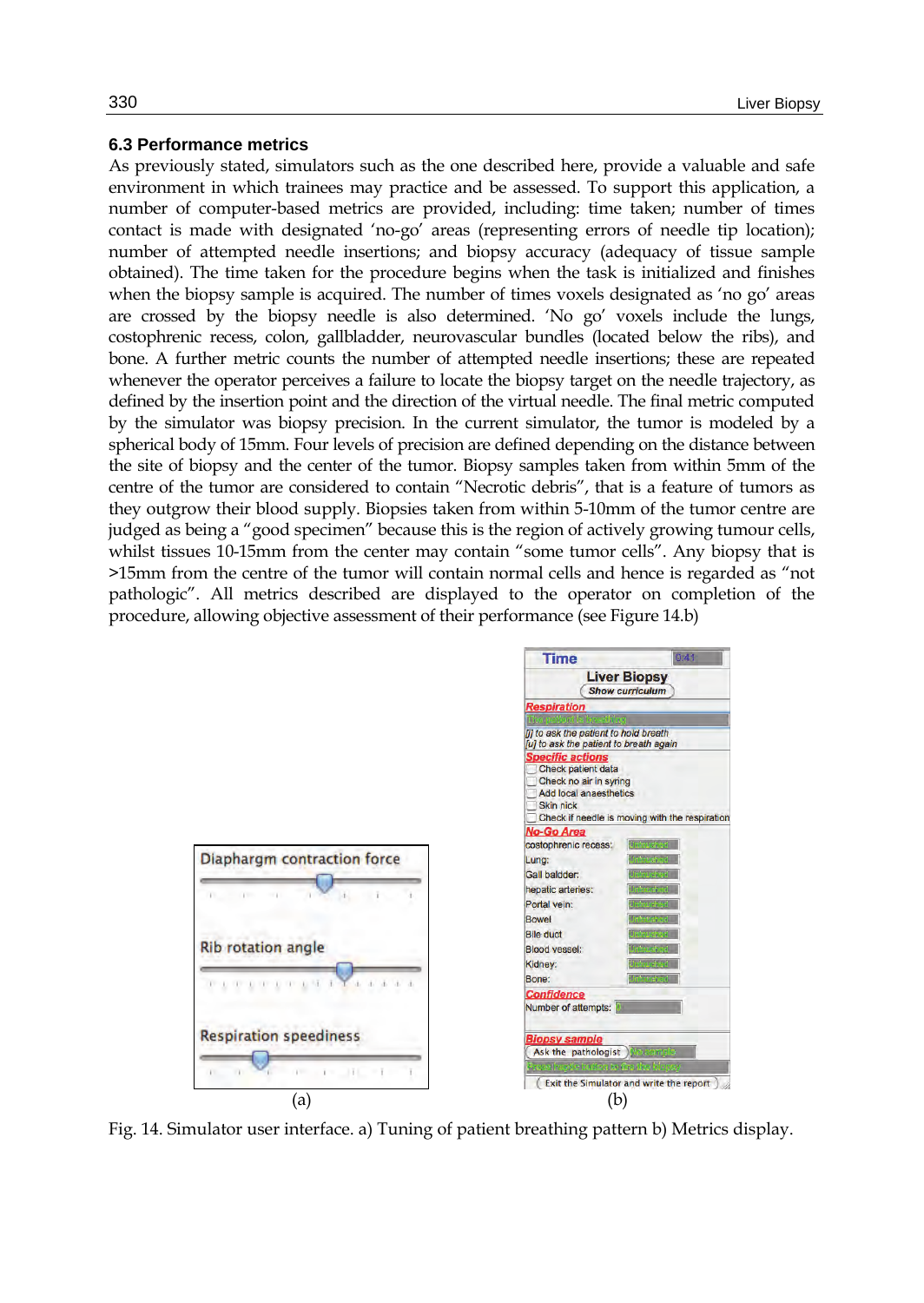#### **6.4 Qualitative evaluation**

In order to evaluate the simulator, we invited both expert and trainee interventional radiologists to use it to perform a number of tasks. A review of the main comments made by clinicians is presented below.

Feedback received for each module of the simulator was generally positive. Most clinicians reported that the inclusion of movement due to respiration was an important feature of the simulator and considered that the realism of the procedure was enhanced when this function was active. Many comments were made about the haptic rendering, which was considered to satisfactorily reflect the forces experienced during liver biopsy in patients.

It was suggested that the simulator was most suitable for first and second year trainees who generally have limited opportunity to practice and maintain their technical skills in this procedure. By using the simulator, clinicians felt that trainees would be able to acquire and maintain both core practical skills and confidence, within a safe environment, remote from patients. The general consensus of all clinicians was that simulators, such as this, are needed and that there is a place for them in training curricula. Indeed the Royal College of Radiologists and British Society of Interventional Radiologists in the UK are actively developing training opportunities using simulation

We also received a number of comments relating to potential improvement of the simulator. Several clinicians noted that, during this procedure, they would tend to rest their hands on the patients body, something that was not possible with a virtual patient. One clinician reported difficulty in pressing the button on the Omni haptic device used to trigger biopsy, whilst another found it difficult to manouvre the same device.

# **7. Future work**

Future work must both address issues raised by clinicians during the evaluation stage, as well as modifying the existing framework to allow simulation of other interventional radiology procedures within the abdomen. We also intend to develop new methods of automatic segmentation that will aid in the isolation of anatomical structures, including the diaphragm. It is intended that this will enhance the retrieval of 3D data from CT scans, widening the application of this technology to allow patient specific pre-procedural training and planning. Finally, refinement of the respiratory model will allow the described framework to be used in other applications including the administration of targeted radiotherapy. Further thorough and systematic validation is also required and to this end a skills transfer study has recently commenced.

# **8. Conclusion**

In conclusion, we have presented here a new framework of a liver biopsy simulator that includes respiratory motion. This framework is composed of 3D virtual organs extracted from patient data. In addition, organ motion due to respiration and haptic feedback during needle insertion is computed on-line and in real time within a virtual reality environment. An immersive workbench permits the operator to perform the procedure in a 3D environment that allows co-location of their hands with the virtual target. The feedback of experienced and trainee clinicians who were invited to use the simulator was obtained to evaluate the simulator's strengths and weaknesses. As a direct consequence of its efficacy, the simulator framework described here has been applied in two other medical simulators that are based on fluoroscopic (Villard et al., 2009) and ultrasound (Bello et al., 2009) image guidance.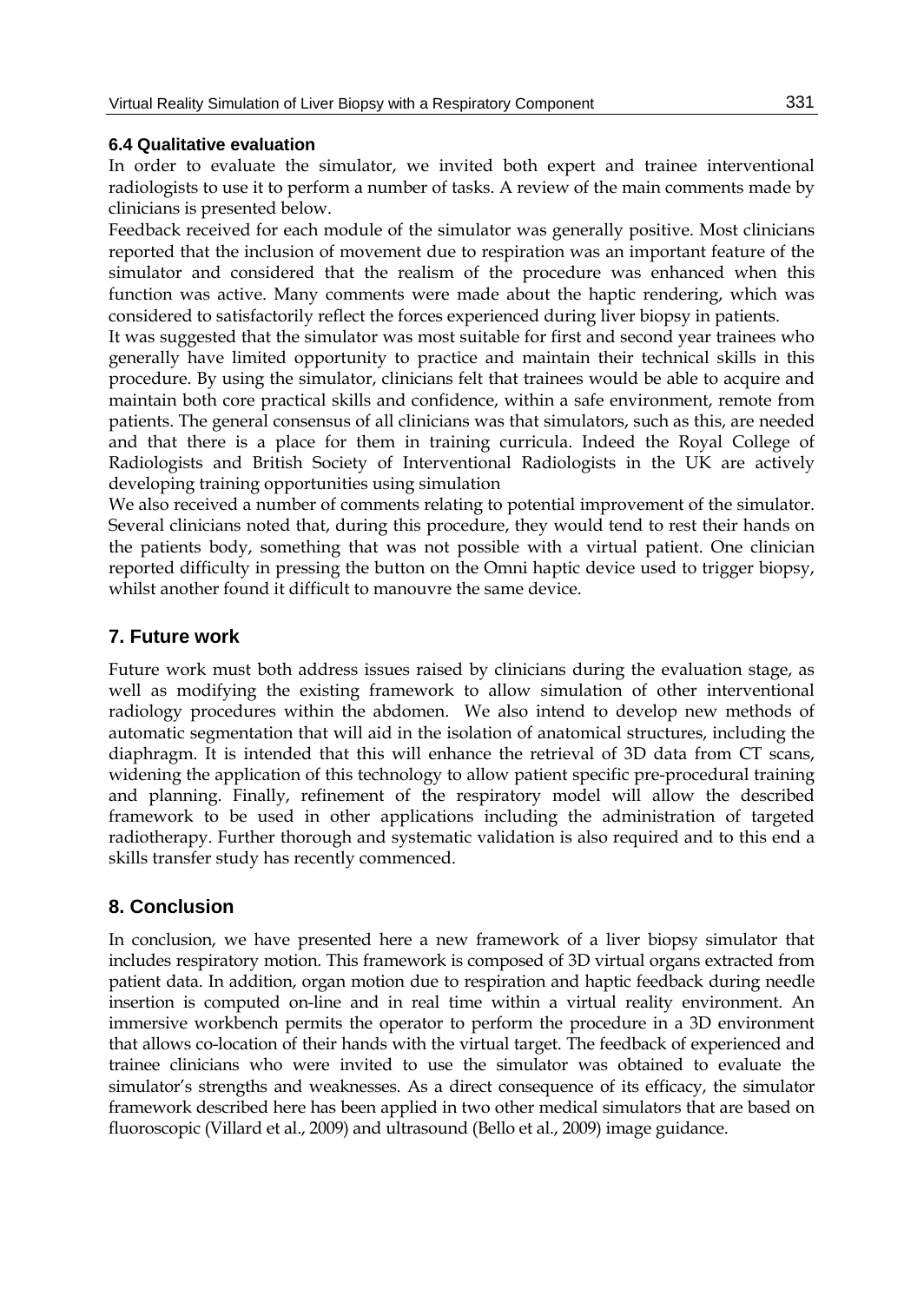# **9. Acknowledgment**

The author would like to acknowledge the financial support of the UK Department of Health under the Health Technology Devices (HTD) Program during the course of this study.

# **10. References**

- Abolhassani, N., Patel, R. & Moallem, M. (2007). Needle insertion into soft tissue: A survey, Medical Engineering & Physics, Vol 29, Issue 4, Pages 413-431, ISSN 1350-4533.
- Amrani, M., Jaillet, F. & Shariat B. (2000). Deformable Objects Modeling and Animation : Application to Organs'Interactions Simulation. Journal for Geometry and Graphics, Vol.4, No. 2, pp. 181-188.
- Bello, F., Bulpitt, A.,. Gould, D.A,Holbrey,R., Hunt, C., John,N.W., Johnson, S., Phillips, R., Sinha, A., Vidal, F.P., Villard, P.-F. & Woolnough, H. (2009). ImaGiNe-S : Imaging Guided Needle Simulation. In*Eurographics 2009*, Munich, Germany, pp 5-8.
- Bro-Nielsen, M. (1996). Surgery simulation using fast finite elements in: K.H. Bohme, R.Kikinis, Proceedings of the Visualization in Biomedical Computing (VBC : 4), Lecture Notes in Computer Science, vol. 1131, Springer, Berlin, 1996, pp.529-534.
- Chen, Y., Wang, Z., Zhao, W. & Yang, X. (2009). Liver Segmentation from CT Images Based on Region Growing Method, in Proc. 3rd International Conference on Bioinformatics and Biomedical Engeneering (ICBBE), pp. 1-4.
- Chentanez, N., Alterovitz, R., Ritchie, D., Cho, L., Hauser, K. K., Goldberg, K ., Shewchuk, J. R. & O'Brien, J. F. (2009). Interactive Simulation of Surgical Needle Insertion and Steering. In *Proceedings of ACM SIGGRAPH 2009*, pages 88:1–10.
- Coles, T. R., Meglan, D. & John, N.W. (2010)."The Role of Haptics in Medical Training Simulators: A Survey of the State-of-the-art," IEEE Transactions on Haptics.
- Cotin, S., Delingette, H. & Ayache N. (1998). Efficient linear Elastic Models of Soft Tissues for real-time surgery simulation, INRIA Technical Report RR-3510, 1998.
- Didier, A., Villard, P-.F., Bayle, J., Beuve, M. & Shariat, B. (2007). Breathing Thorax Simulation based on Pleura Behaviour and RibKinematics. In IEEE, ed.: Information Visualisation - MediVis. (2007) 35-40
- Foruzana, A. H., Zoroofia, R. A., Horib, M. & Satoc, Y. (2009).A knowledge-based technique for liver segmentation in CT data, in Computerized Medical Imaging and Graphics, vol. 33, pp. 567-587, 2009.
- Gibson, S.F. (1997). 3D ChainMail: a Fast Algorithm for Deforming Volumetric Objects. Symposium on Interactive 3D Graphics ,pp 149 - ., 1997
- Gould, D.A., Healey, A., Phillips, R., Ward, J.W., et al. (2004). Challenges in realising effective RadiologicalInterventional Virtual Environments - The CRaIVE approach, Proceedings of MedicineMeets Virtual Reality 2004, pp 127-9, IOS Press, January 14-17 2004, Newport Beach.
- Hostettler, A., Nicolau, S.A.,Soler, L., Remond, Y. & Marescaux, J. (2008). A Real time predictive simulation of abdominal organ positions induced by free breathing Lecture Notes in Computer Science, Biomedical Simulation, 2008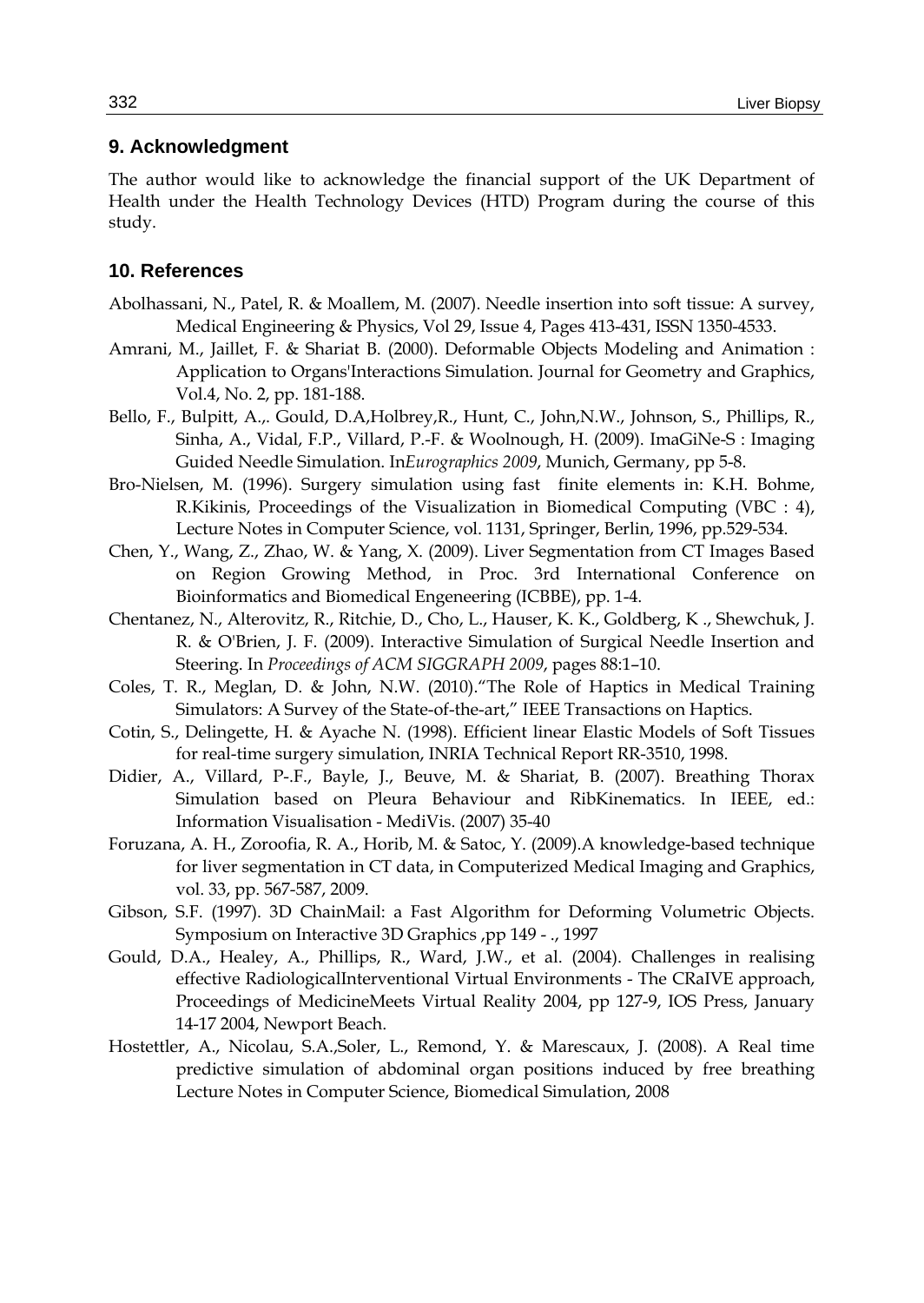- James, D.L. & Pai, D.K. (1999). ArtDefo Accurate Real Time Deformable Objects, In SIGGRAPH pages 65-72, 1999.
- Karuppasamy, K., Zhai, J., How, T.V. & Gould, D.A. (2008). Development and validation of an unobtrusive sensor for in-vivo force data collection during interventional procedures. In Proceedings, BSIR Annual Conference. Manchester. November 2008.
- Koks, D. (2006) Explorations in Mathematical Physics, Springer Science+Business Media,LLC. ISBN 0-387-30943-8. Ch.4, pps 147 et seq. A Roundabout Route to Geometric Algebra
- Li, Y. & Brodlie, K. (2003). Soft object modelling with generalised chainmail extending the boundaries of webbased graphics. Comput. Graph. Forum 22, 4 (2003), 717-727.
- Maurin, B., Bayle, Z., Gangloff, De Mathelin, Gangi, S. & Forgione, A. (2004). In Vivo Study of Forces During Needle Insertions. Proceedings of the Medical Robotics, Navigation and Visualisation Scientific Workshop 2004, 1-8.Remagen, Germany, March 2004.
- Meier, U., Lopez, O., Monserrat, C., Juan, M.C. & Alcaniz, M. (2005). Real-time deformable models forsurgery simulation : a survey. Computer Methods and Programs in Biomedicine, 77 (3),pp. 183-197,2005.
- Moore, K. & Dalley, A.F. (2009). Clinically Oriented Anatomy, 6th ed. Lippencott, Williams & Wilkins, 2009
- Müller, SA, Maier-Hein, L, Mehrabi, A, Pianka, F, Rietdorf, U, Wolf, I, Grenacher, L, Richter, G, Gutt, CN, Schmidt, J, Meinzer, HP, & Schmied, BM. (2007). In *Med. Phys.* 34, 4605
- Santhanam, A. P.,Imielinska, C., Davenport, P., Kupelian, P. & Rolland, J.P. (2007). Modeling realtime 3D lung deformations for medical visualization In *IEEE Transaction on information technology in Biomedicine*. p 257-270.
- Rusko, L., Bekes, G. & Fidrich, M. (2009). Automatic segmentation of the liver from multiand single-phase contrast-enhanced CT images, in Medical Image Analysis, vol. 13, pp. 871-882.
- SenseGraphics AB. (2008). H3D OPEN SOURCE HAPTICS. "H3D API Manual (for version 2.0)". http://h3dapi.com
- Vidal, F.P., John, N.W., Gould, D.A. & Healey, A.E. (2008). Simulation of Ultrasound Guided Needle Puncture using Patient Specific Data with 3D Textures and Volume Haptics. Comp. Anim. & Virt. Worlds, John Wiley & Sons. Vol 19 (2), pp. 111-127.
- Villard, P.-F., Bourne, W & Bello, F. (2008). Modelling organ deformation using masssprings and tensional integrity". In *4th International Symposium on Biomedical Simulation*, 5104:221-226,(LNCS). London (UK), July 2008.
- Villard, P.-F., Vidal,F.P., Hunt, C., Bello,F., John, N.W., Johnson, S. & Gould, D.A. (2009). A prototype percutaneous transhepatic cholangiography training simulator with realtime breathing motion. In *Int. Jour. of Computer Assisted Radiology and Surgery*  (November 2009), Springer. Volume 4, Issue 6, pp. 571-578.
- Wilson, T. A., Legrand, A., Gevenois, P.-A. & Troyer A. (2001). Respiratory effects of the external and internal intercostal muscles in humans. J. Physiol. (Lond.) 530, 2 (2001), 319-330.